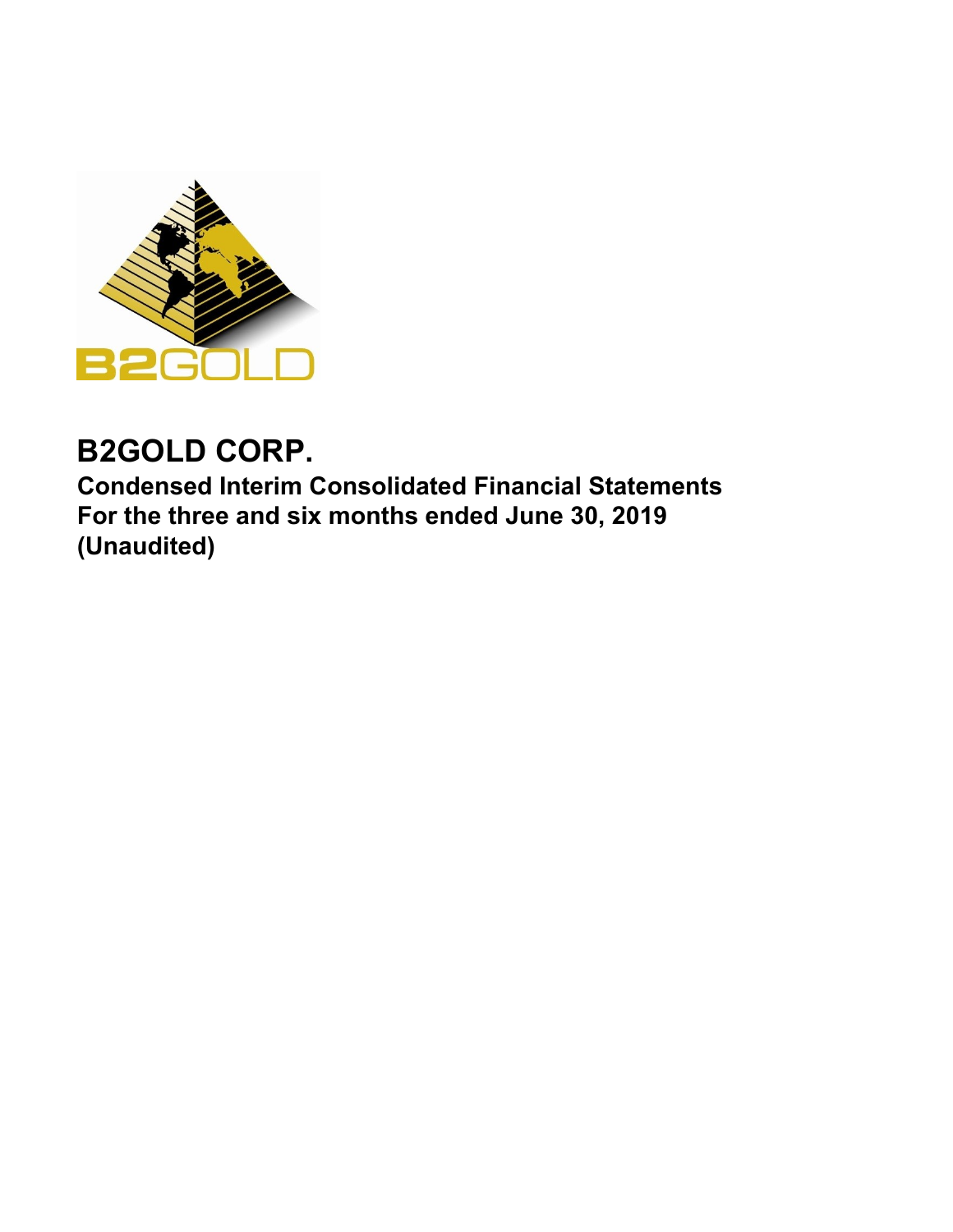### **B2GOLD CORP. CONDENSED INTERIM CONSOLIDATED STATEMENTS OF OPERATIONS FOR THE THREE AND SIX MONTHS ENDED JUNE 30**

(Expressed in thousands of United States dollars, except per share amounts) (Unaudited)

|                                                                                                          | For the three<br>months ended<br>June 30. 2019 |            | For the three<br>months ended<br>June 30, 2018 |           | For the six<br>months ended<br>June 30, 2019 |            | For the six<br>months ended<br>June 30, 2018 |            |
|----------------------------------------------------------------------------------------------------------|------------------------------------------------|------------|------------------------------------------------|-----------|----------------------------------------------|------------|----------------------------------------------|------------|
| Gold revenue                                                                                             | \$                                             | 267,213    | \$                                             | 242,311   | \$                                           | 531,195    | \$                                           | 540,470    |
| <b>Cost of sales</b>                                                                                     |                                                |            |                                                |           |                                              |            |                                              |            |
| <b>Production costs</b>                                                                                  |                                                | (95, 313)  |                                                | (78, 667) |                                              | (188, 150) |                                              | (168, 534) |
| Depreciation and depletion                                                                               |                                                | (56, 981)  |                                                | (55, 743) |                                              | (117, 612) |                                              | (119, 250) |
| Royalties and production taxes                                                                           |                                                | (17, 552)  |                                                | (17, 123) |                                              | (35, 506)  |                                              | (36, 373)  |
| <b>Total cost of sales</b>                                                                               |                                                | (169, 846) |                                                | (151,533) |                                              | (341, 268) |                                              | (324,157)  |
| <b>Gross profit</b>                                                                                      |                                                | 97,367     |                                                | 90,778    |                                              | 189,927    |                                              | 216,313    |
| General and administrative                                                                               |                                                | (11,662)   |                                                | (9,638)   |                                              | (26, 448)  |                                              | (20, 427)  |
| Share-based payments (Note 10)                                                                           |                                                | (6,054)    |                                                | (2, 472)  |                                              | (10, 036)  |                                              | (5,843)    |
| Impairment of long-lived assets (Note 7)                                                                 |                                                |            |                                                |           |                                              |            |                                              | (18, 186)  |
| Write-down of mineral property interests                                                                 |                                                | (1, 352)   |                                                |           |                                              | (1, 352)   |                                              |            |
| Recovery of (provision for) non-recoverable input taxes                                                  |                                                | 505        |                                                | 228       |                                              | 555        |                                              | (391)      |
| Foreign exchange (losses) gains                                                                          |                                                | (76)       |                                                | 1,934     |                                              | 1,250      |                                              | 1,797      |
| Other                                                                                                    |                                                | 309        |                                                | (1, 257)  |                                              | (38)       |                                              | (1,990)    |
| <b>Operating income</b>                                                                                  |                                                | 79,037     |                                                | 79,573    |                                              | 153,858    |                                              | 171,273    |
| Unrealized gain on fair value of convertible notes                                                       |                                                |            |                                                | 878       |                                              |            |                                              | 12,092     |
| Community relations                                                                                      |                                                | (465)      |                                                | (521)     |                                              | (1, 143)   |                                              | (1, 449)   |
| Interest and financing expense                                                                           |                                                | (7,078)    |                                                | (8, 215)  |                                              | (14, 517)  |                                              | (16, 303)  |
| (Loss) gain on derivative instruments                                                                    |                                                | (2,914)    |                                                | 5,091     |                                              | 3,332      |                                              | 8,119      |
| Other                                                                                                    |                                                | (437)      |                                                | (271)     |                                              | (503)      |                                              | (325)      |
| Income from continuing operations before taxes                                                           |                                                | 68,143     |                                                | 76,535    |                                              | 141,027    |                                              | 173,407    |
| Current income tax, withholding and other taxes (Note 14)                                                |                                                | (24, 123)  |                                                | (21, 863) |                                              | (49, 692)  |                                              | (59, 999)  |
| Deferred income tax recovery (expense) (Note 14)                                                         |                                                | 971        |                                                | (27, 131) |                                              | (11,099)   |                                              | (19, 649)  |
| Net income from continuing operations                                                                    |                                                | 44,991     |                                                | 27,541    |                                              | 80,236     |                                              | 93,759     |
| Loss from discontinued operations (Note 4)                                                               |                                                | (3,669)    |                                                | (6, 208)  |                                              | (12, 391)  |                                              | (14, 998)  |
| Net income for the period                                                                                | \$                                             | 41,322     | \$                                             | 21,333    | \$                                           | 67,845     | \$                                           | 78,761     |
| <b>Attributable to:</b>                                                                                  |                                                |            |                                                |           |                                              |            |                                              |            |
| Shareholders of the Company                                                                              |                                                | 37,904     |                                                | 20,806    |                                              | 60,199     |                                              | 77,288     |
| Non-controlling interests                                                                                |                                                | 3,418      |                                                | 527       |                                              | 7,646      |                                              | 1,473      |
| Net income for the period                                                                                | \$                                             | 41,322     | \$                                             | 21,333    | \$                                           | 67,845     | \$                                           | 78,761     |
| Earnings per share from continuing operations<br>(attributable to shareholders of the Company) (Note 10) |                                                |            |                                                |           |                                              |            |                                              |            |
| Basic                                                                                                    | \$                                             | 0.04       | \$                                             | 0.03      | \$                                           | 0.07       | \$                                           | 0.09       |
| Diluted                                                                                                  | \$                                             | 0.04       | \$                                             | 0.02      | \$                                           | 0.07       | \$                                           | 0.08       |
| <b>Earnings per share</b><br>(attributable to shareholders of the Company) (Note 10)                     |                                                |            |                                                |           |                                              |            |                                              |            |
| Basic                                                                                                    | \$                                             | 0.04       | \$                                             | 0.02      | \$                                           | 0.06       | \$                                           | 0.08       |
| <b>Diluted</b>                                                                                           | \$                                             | 0.04       | \$                                             | 0.02      | \$                                           | 0.06       | \$                                           | 0.06       |
| Weighted average number of common shares outstanding<br>(in thousands) (Note 10)                         |                                                |            |                                                |           |                                              |            |                                              |            |
| Basic                                                                                                    |                                                | 1,008,345  |                                                | 984,650   |                                              | 1,004,897  |                                              | 983,412    |
| Diluted                                                                                                  |                                                | 1,016,322  |                                                | 1,063,853 |                                              | 1,014,725  |                                              | 1,063,095  |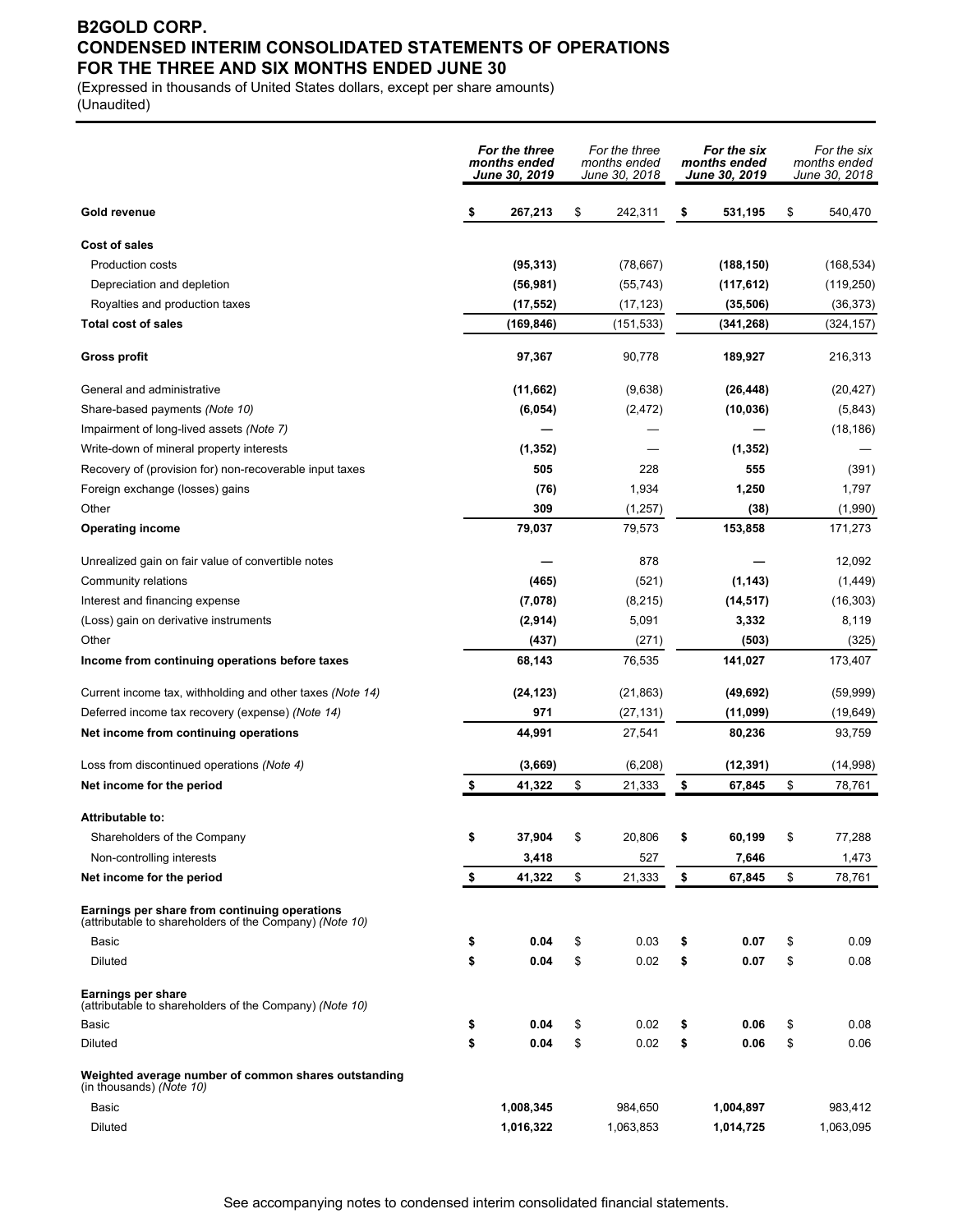### **B2GOLD CORP. CONDENSED INTERIM CONSOLIDATED STATEMENTS OF COMPREHENSIVE INCOME FOR THE THREE AND SIX MONTHS ENDED JUNE 30**

(Expressed in thousands of United States dollars) (Unaudited)

|                                                                 | For the three<br>months ended<br>June 30, 2019 |        | For the three<br>months ended<br>June 30, 2018 |          | For the six<br>months ended<br>June 30, 2019 |        | For the six<br>months ended<br>June 30, 2018 |          |
|-----------------------------------------------------------------|------------------------------------------------|--------|------------------------------------------------|----------|----------------------------------------------|--------|----------------------------------------------|----------|
| Net income for the period                                       | s                                              | 41,322 | S                                              | 21,333   | \$                                           | 67,845 | \$                                           | 78,761   |
| Other comprehensive income (loss)                               |                                                |        |                                                |          |                                              |        |                                              |          |
| Items that will not be subsequently reclassified to net income: |                                                |        |                                                |          |                                              |        |                                              |          |
| Impact of change in credit spread on convertible notes          |                                                |        |                                                | (78)     |                                              |        |                                              | (146)    |
| Unrealized gain (loss) on investments (Note 6)                  |                                                | 693    |                                                | (1, 478) |                                              | 1,362  |                                              | (4, 426) |
| Other comprehensive income (loss) for the period                |                                                | 693    |                                                | (1,556)  |                                              | 1,362  |                                              | (4, 572) |
| Total comprehensive income for the period                       |                                                | 42,015 | \$                                             | 19,777   | \$                                           | 69,207 | \$                                           | 74,189   |
| Other comprehensive income (loss) attributable to:              |                                                |        |                                                |          |                                              |        |                                              |          |
| Shareholders of the Company                                     | \$                                             | 693    | \$                                             | (1, 556) | \$                                           | 1,362  | \$                                           | (4, 572) |
| Non-controlling interests                                       |                                                |        |                                                |          |                                              |        |                                              |          |
|                                                                 |                                                | 693    | \$                                             | (1, 556) | \$                                           | 1,362  | \$                                           | (4, 572) |
| Total comprehensive income attributable to:                     |                                                |        |                                                |          |                                              |        |                                              |          |
| Shareholders of the Company                                     | \$                                             | 38.597 | \$                                             | 19.250   | \$                                           | 61.561 | \$                                           | 72.716   |
| Non-controlling interests                                       |                                                | 3,418  |                                                | 527      |                                              | 7,646  |                                              | 1,473    |
|                                                                 | S                                              | 42,015 | \$                                             | 19,777   | \$                                           | 69,207 | \$                                           | 74,189   |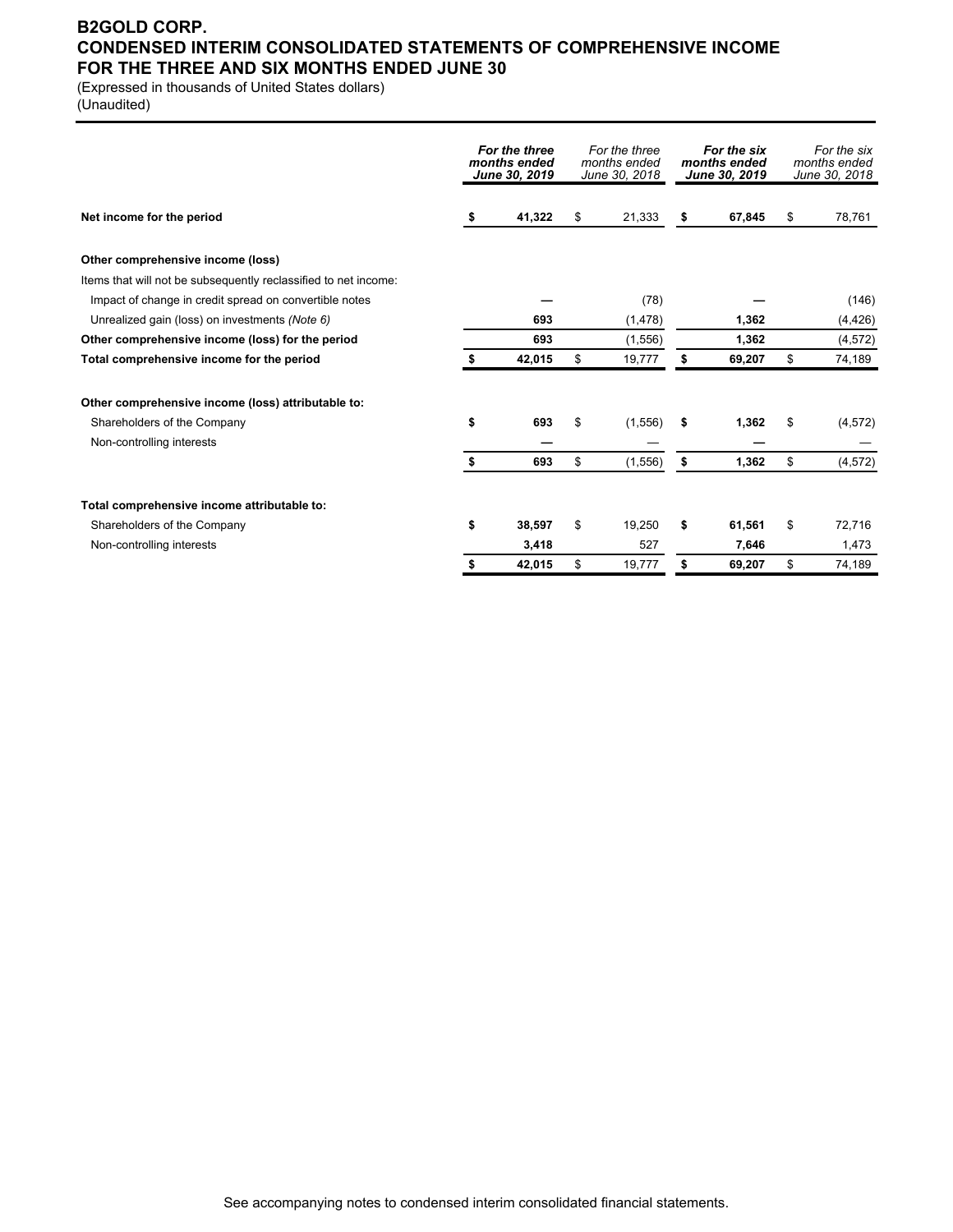### **B2GOLD CORP. CONDENSED INTERIM CONSOLIDATED STATEMENTS OF CASH FLOWS FOR THE THREE AND SIX MONTHS ENDED JUNE 30**

(Expressed in thousands of United States dollars)

(Unaudited)

|                                                                           |    | For the three<br>months ended<br>June 30, 2019 |    | For the three<br>months ended<br>June 30, 2018 |    | For the six<br>months ended<br>June 30, 2019 |    | For the six<br>months ended<br>June 30, 2018 |  |
|---------------------------------------------------------------------------|----|------------------------------------------------|----|------------------------------------------------|----|----------------------------------------------|----|----------------------------------------------|--|
| <b>Operating activities</b>                                               |    |                                                |    |                                                |    |                                              |    |                                              |  |
| Net income for the period from continuing operations                      | \$ | 44,991                                         | \$ | 27,541                                         | \$ | 80,236                                       | \$ | 93,759                                       |  |
| Mine restoration provisions settled                                       |    |                                                |    |                                                |    | (124)                                        |    |                                              |  |
| Non-cash charges, net (Note 15)                                           |    | 62,267                                         |    | 71,341                                         |    | 119,290                                      |    | 128,463                                      |  |
| Changes in non-cash working capital (Note 15)                             |    | (25, 632)                                      |    | (14, 712)                                      |    | (30, 739)                                    |    | (1, 187)                                     |  |
| Changes in long-term value added tax receivables                          |    | 1,756                                          |    | (4,067)                                        |    | (83)                                         |    | (2,746)                                      |  |
| Cash provided by operating activities of continuing operations            |    | 83,382                                         |    | 80,103                                         |    | 168,580                                      |    | 218,289                                      |  |
| Cash provided by operating activities of discontinued<br>operations       |    | 9,434                                          |    | 6,108                                          |    | 10,654                                       |    | 15,198                                       |  |
| Cash provided by operating activities                                     |    | 92,816                                         |    | 86,211                                         |    | 179,234                                      |    | 233,487                                      |  |
| <b>Financing activities</b>                                               |    |                                                |    |                                                |    |                                              |    |                                              |  |
| Revolving credit facility, drawdowns net of transaction costs (Note 9)    |    | (5, 574)                                       |    | 25,000                                         |    | (5, 574)                                     |    | 25,000                                       |  |
| Repayment of revolving credit facility (Note 9)                           |    | (25,000)                                       |    | (75,000)                                       |    | (25,000)                                     |    | (150,000)                                    |  |
| Equipment loan facilities, drawdowns net of transaction costs<br>(Note 9) |    | 3,463                                          |    | 3,554                                          |    | 3,463                                        |    | 28,848                                       |  |
| Repayment of equipment loan facilities (Note 9)                           |    | (10,067)                                       |    | (10, 155)                                      |    | (12, 379)                                    |    | (13, 172)                                    |  |
| Interest and commitment fees paid                                         |    | (6, 499)                                       |    | (13,999)                                       |    | (12, 269)                                    |    | (20, 872)                                    |  |
| Common shares issued for cash on exercise of stock options<br>(Note 10)   |    | 7,005                                          |    | 5,032                                          |    | 28,170                                       |    | 9,907                                        |  |
| Principal payments on lease arrangements (Note 2)                         |    | (744)                                          |    |                                                |    | (1,501)                                      |    |                                              |  |
| Restricted cash movement                                                  |    | (398)                                          |    | 39                                             |    | (1, 254)                                     |    | (1, 379)                                     |  |
| Other                                                                     |    |                                                |    | (220)                                          |    |                                              |    | (220)                                        |  |
| Cash used by financing activities of continuing operations                |    | (37, 814)                                      |    | (65, 749)                                      |    | (26, 344)                                    |    | (121, 888)                                   |  |
| Cash used by financing activities of discontinued operations              |    | (99)                                           |    | (181)                                          |    | (282)                                        |    | (620)                                        |  |
| Cash used by financing activities                                         |    | (37, 913)                                      |    | (65, 930)                                      |    | (26, 626)                                    |    | (122, 508)                                   |  |
| <b>Investing activities</b>                                               |    |                                                |    |                                                |    |                                              |    |                                              |  |
| Expenditures on mining interests:                                         |    |                                                |    |                                                |    |                                              |    |                                              |  |
| Fekola Mine                                                               |    | (12, 829)                                      |    | (15, 322)                                      |    | (34, 113)                                    |    | (36, 409)                                    |  |
| Masbate Mine                                                              |    | (7, 520)                                       |    | (9,560)                                        |    | (15,964)                                     |    | (21, 397)                                    |  |
| Otjikoto Mine                                                             |    | (17, 221)                                      |    | (18, 256)                                      |    | (24, 503)                                    |    | (29, 632)                                    |  |
| <b>Gramalote Project</b>                                                  |    | (614)                                          |    | (2,041)                                        |    | (1,802)                                      |    | (4, 477)                                     |  |
| Other exploration and development (Note 15)                               |    | (12, 563)                                      |    | (15,050)                                       |    | (19, 184)                                    |    | (26,095)                                     |  |
| Other                                                                     |    | 553                                            |    | (42)                                           |    | 402                                          |    | (70)                                         |  |
| Cash used by investing activities of continuing operations                |    | (50, 194)                                      |    | (60, 271)                                      |    | (95, 164)                                    |    | (118,080)                                    |  |
| Cash used by investing activities of discontinued operations              |    | (23, 164)                                      |    | (19, 323)                                      |    | (36, 691)                                    |    | (32, 513)                                    |  |
| Cash used by investing activities                                         |    | (73, 358)                                      |    | (79, 594)                                      |    | (131, 855)                                   |    | (150,593)                                    |  |
| (Decrease) increase in cash and cash equivalents                          |    | (18, 455)                                      |    | (59, 313)                                      |    | 20,753                                       |    | (39, 614)                                    |  |
| Effect of exchange rate changes on cash and cash equivalents              |    | 638                                            |    | (1,651)                                        |    | 261                                          |    | (902)                                        |  |
| Cash and cash equivalents, beginning of period                            |    | 141,583                                        |    | 167,916                                        |    | 102,752                                      |    | 147,468                                      |  |
| Less cash associated with discontinued operations, end of period          |    | (10, 245)                                      |    | (10, 913)                                      |    | (10, 245)                                    |    | (10, 913)                                    |  |
| Cash and cash equivalents, end of period                                  | \$ | 113,521                                        | \$ | 96,039                                         | \$ | 113,521                                      | \$ | 96,039                                       |  |

**Supplementary cash flow information** *(Note 15)*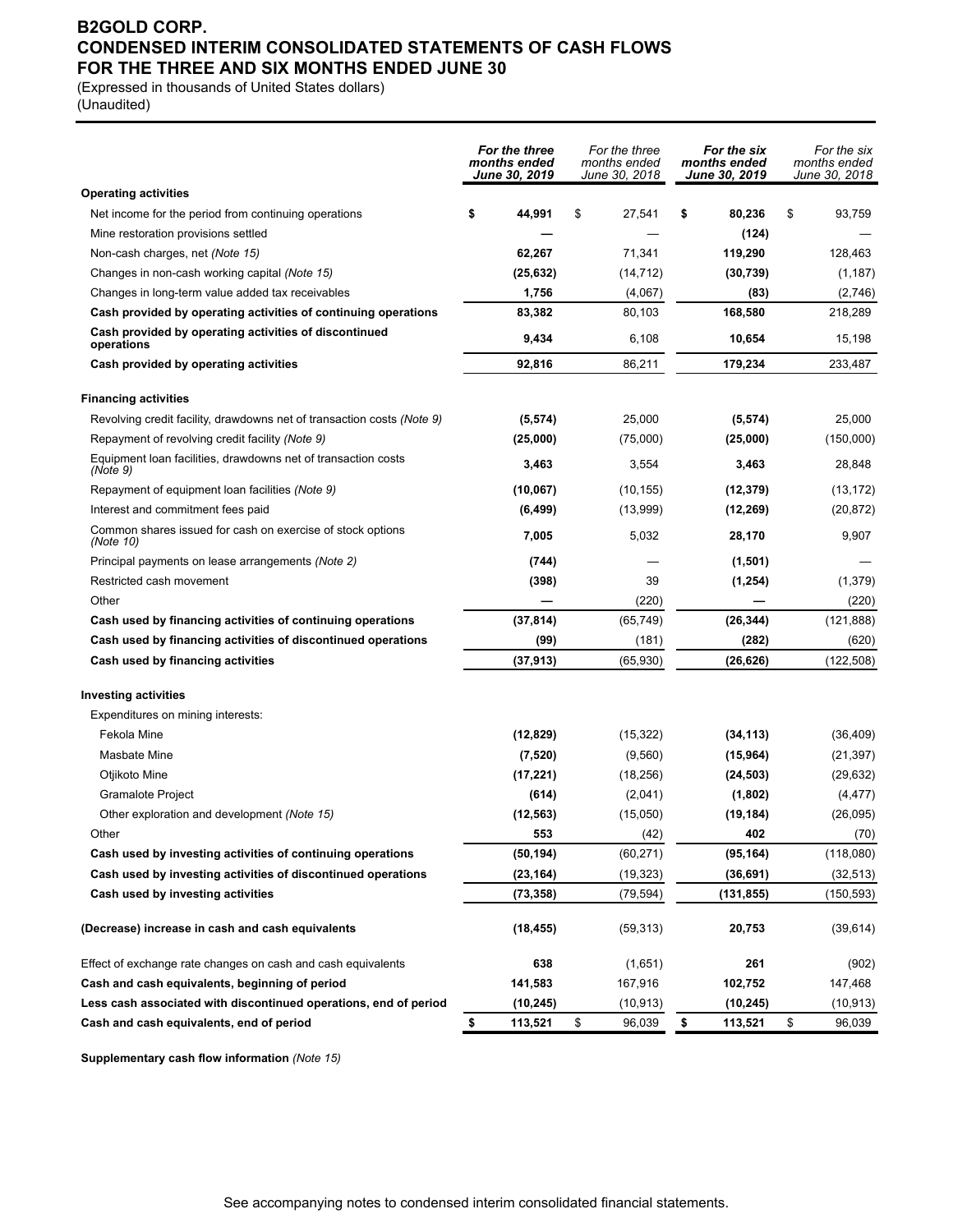### **B2GOLD CORP. CONDENSED INTERIM CONSOLIDATED BALANCE SHEETS**

(Expressed in thousands of United States dollars) (Unaudited)

|                                                                  | As at June 30,<br>2019 | As at December 31,<br>2018 |
|------------------------------------------------------------------|------------------------|----------------------------|
| <b>Assets</b>                                                    |                        |                            |
| Current                                                          |                        |                            |
| Cash and cash equivalents                                        | \$<br>113,521          | \$<br>102,752              |
| Accounts receivable, prepaids and other                          | 15,442                 | 12,651                     |
| Value-added and other tax receivables                            | 13,927                 | 13,657                     |
| Inventories (Note 5)                                             | 194,864                | 233,971                    |
| Assets classified as held for sale (Note 4)                      | 166,452                |                            |
|                                                                  | 504,206                | 363,031                    |
| Long-term investments (Note 6)                                   | 5,517                  | 4,155                      |
| Value-added tax receivables                                      | 20,580                 | 22,185                     |
| Mining interests (Note 7 and Note 18 - Schedules)                |                        |                            |
| Owned by subsidiaries                                            | 1,942,349              | 2,035,097                  |
| Investments in joint ventures                                    | 73,880                 | 72,078                     |
| Other assets (Note 8)                                            | 45,854                 | 40,351                     |
| Deferred income taxes                                            | 3,725                  | 10,907                     |
|                                                                  | \$<br>2,596,111        | \$<br>2,547,804            |
| Liabilities                                                      |                        |                            |
| <b>Current</b>                                                   |                        |                            |
| Accounts payable and accrued liabilities                         | \$<br>61,720           | \$<br>80,318               |
| Current income and other taxes payable                           | 56,737                 | 66,904                     |
| Current portion of long-term debt (Note 9)                       | 26,470                 | 25,008                     |
| Current portion of prepaid sales (Note 11)                       |                        | 30,000                     |
| Current portion of mine restoration provisions                   |                        | 3,170                      |
| Other current liabilities                                        | 1,047                  | 1,850                      |
| Liabilities associated with assets held for sale (Note 4)        | 86,385                 |                            |
|                                                                  | 232,359                | 207,250                    |
| Long-term debt (Note 9)                                          | 420,616                | 454,527                    |
| Mine restoration provisions                                      | 73,680                 | 114,051                    |
| Deferred income taxes                                            | 99,997                 | 103,384                    |
| <b>Employee benefits obligation</b>                              | 4,262                  | 12,063                     |
| Other long-term liabilities                                      | 4,352                  | 3,676                      |
|                                                                  | 835,266                | 894,951                    |
| <b>Equity</b>                                                    |                        |                            |
| Shareholders' equity                                             |                        |                            |
| Share capital (Note 10)                                          |                        |                            |
| Issued: 1,009,933,091 common shares (Dec 31, 2018 - 994,621,917) | 2,273,764              | 2,234,050                  |
| Contributed surplus                                              | 69,700                 | 70,889                     |
| Accumulated other comprehensive loss                             | (144, 791)             | (146, 153)                 |
| Deficit                                                          | (485, 914)             | (547, 839)                 |
|                                                                  | 1,712,759              | 1,610,947                  |
| <b>Non-controlling interests</b>                                 | 48,086                 | 41,906                     |
|                                                                  | 1,760,845              | 1,652,853                  |
|                                                                  | \$<br>2,596,111        | \$<br>2,547,804            |
| Commitments (Note 17)                                            |                        |                            |
| "Clive T. Johnson"<br>Approved by the Board<br>Director          | "Robert J. Gayton"     | Director                   |
|                                                                  |                        |                            |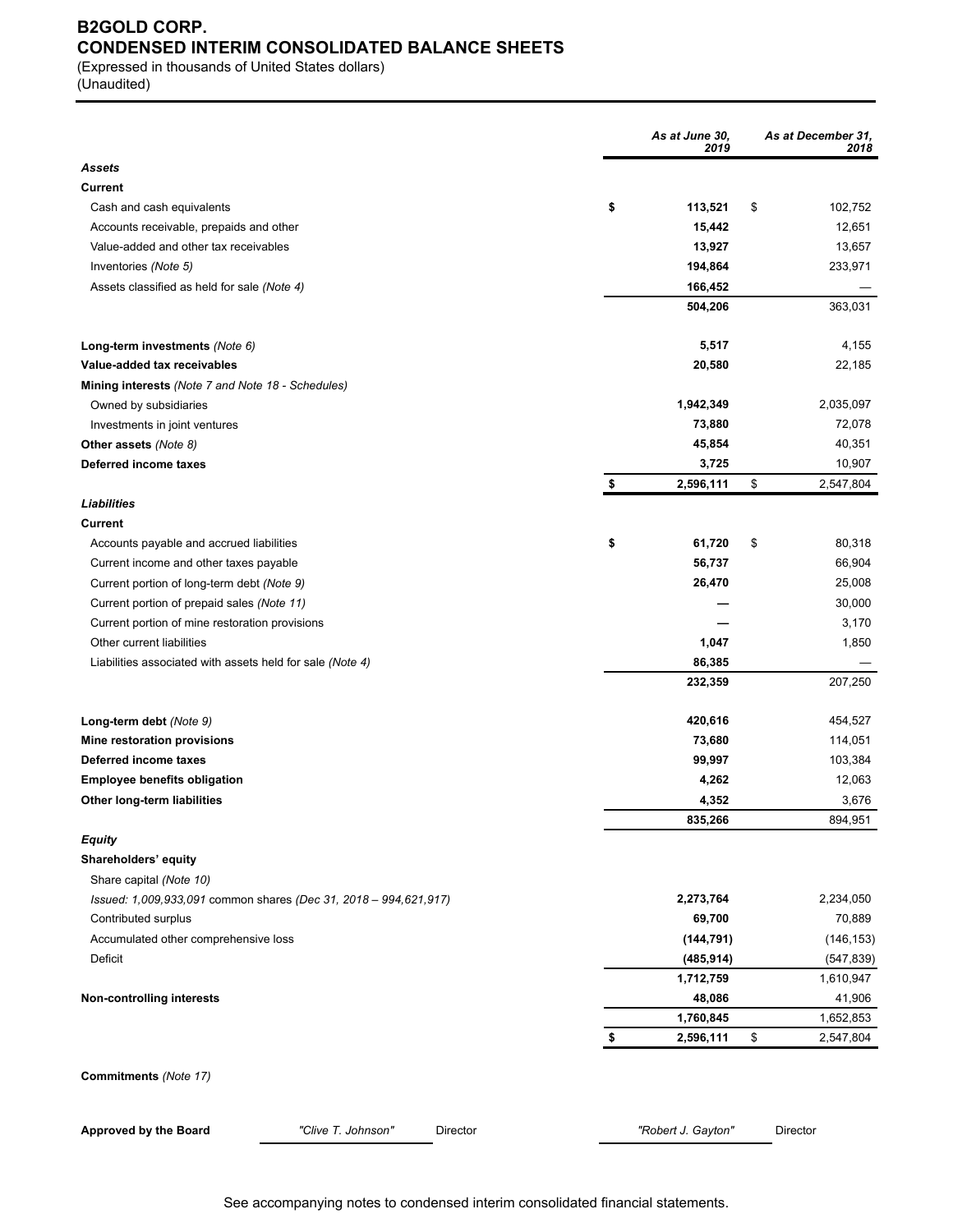### **B2GOLD CORP. CONDENSED INTERIM CONSOLIDATED STATEMENTS OF CHANGES IN EQUITY FOR THE SIX MONTHS ENDED JUNE 30**

(Expressed in thousands of United States dollars) (Unaudited)

|                                                           |                           |                 |                                     | 2019                                          |                 |                                  |                 |
|-----------------------------------------------------------|---------------------------|-----------------|-------------------------------------|-----------------------------------------------|-----------------|----------------------------------|-----------------|
|                                                           | <b>Shares</b><br>('000's) | capital         | <b>Share Contributed</b><br>surplus | Accumulated<br>other<br>comprehensive<br>loss | <b>Deficit</b>  | Non-<br>controlling<br>interests | Total<br>equity |
| Balance at December 31, 2018                              | 994,622                   | $$2,234,050$ \$ | 70,889 \$                           | $(146, 153)$ \$                               | $(547, 839)$ \$ | 41,906                           | \$1,652,853     |
| Net income for the period                                 |                           |                 |                                     |                                               | 60,199          | 7,646                            | 67,845          |
| Unrealized gain on investments (Note 6)                   |                           |                 |                                     | 1,362                                         |                 |                                  | 1,362           |
| Shares issued on exercise of stock options<br>(Note 10)   | 14,772                    | 26,910          |                                     |                                               |                 |                                  | 26,910          |
| Shares issued on vesting of RSUs<br>(Note 10)             | 539                       | 1,523           | (1,523)                             |                                               |                 |                                  |                 |
| Interest on loan to non-controlling interest              |                           |                 |                                     |                                               | 1,726           | (1,466)                          | 260             |
| Share-based payments (Note 10)                            |                           |                 | 11,615                              |                                               |                 |                                  | 11,615          |
| Transfer to share capital on exercise of<br>stock options |                           | 11,281          | (11, 281)                           |                                               |                 |                                  |                 |
| Balance at June 30, 2019                                  | 1,009,933                 | $$2,273,764$ \$ | 69,700 \$                           | $(144, 791)$ \$                               | $(485, 914)$ \$ | 48,086                           | \$1,760,845     |

|                                                           |                           | 2018            |                                     |                                                      |                 |                                          |                        |  |  |
|-----------------------------------------------------------|---------------------------|-----------------|-------------------------------------|------------------------------------------------------|-----------------|------------------------------------------|------------------------|--|--|
|                                                           | <b>Shares</b><br>('000's) | capital         | <b>Share Contributed</b><br>surplus | <b>Accumulated</b><br>other<br>comprehensive<br>loss |                 | Non-<br>Deficit controlling<br>interests | <b>Total</b><br>equity |  |  |
| Balance at December 31, 2017                              | 980,933                   | $$2,197,267$ \$ | 60,039 \$                           | $(94, 294)$ \$                                       | $(610,908)$ \$  | 14,289                                   | \$1,566,393            |  |  |
| Net income for the period                                 |                           |                 |                                     |                                                      | 77,288          | 1,473                                    | 78,761                 |  |  |
| IFRS 9 transition adjustment on January 1,<br>2018        |                           |                 |                                     | (45, 478)                                            | 45,478          |                                          |                        |  |  |
| Impact of change in credit spread on<br>convertible notes |                           |                 |                                     | (146)                                                |                 |                                          | (146)                  |  |  |
| Unrealized loss on investments<br>(Note 6)                |                           |                 |                                     | (4, 426)                                             |                 |                                          | (4, 426)               |  |  |
| Payments received from non-controlling<br>interests       |                           |                 |                                     |                                                      |                 | 434                                      | 434                    |  |  |
| Acquisition of non-controlling interest<br>(Note 7)       |                           |                 |                                     |                                                      | (2,500)         |                                          | (2,500)                |  |  |
| Shares issued on exercise of stock options                | 4.718                     | 9,499           |                                     |                                                      |                 |                                          | 9,499                  |  |  |
| Shares pending issuance on exercise of<br>stock options   | 153                       | 290             |                                     |                                                      |                 |                                          | 290                    |  |  |
| Shares issued on vesting of RSUs                          | 57                        | 83              | (83)                                |                                                      |                 |                                          |                        |  |  |
| Share-based payments (Note 10)                            |                           |                 | 7,717                               |                                                      |                 |                                          | 7,717                  |  |  |
| Transfer to share capital on exercise of<br>stock options |                           | 4,434           | (4, 434)                            |                                                      |                 |                                          |                        |  |  |
| Balance at June 30, 2018                                  | 985,861                   | $$2,211,573$ \$ | 63,239 \$                           | $(144, 344)$ \$                                      | $(490, 642)$ \$ | 16,196                                   | \$1,656,022            |  |  |

See accompanying notes to condensed interim consolidated financial statements.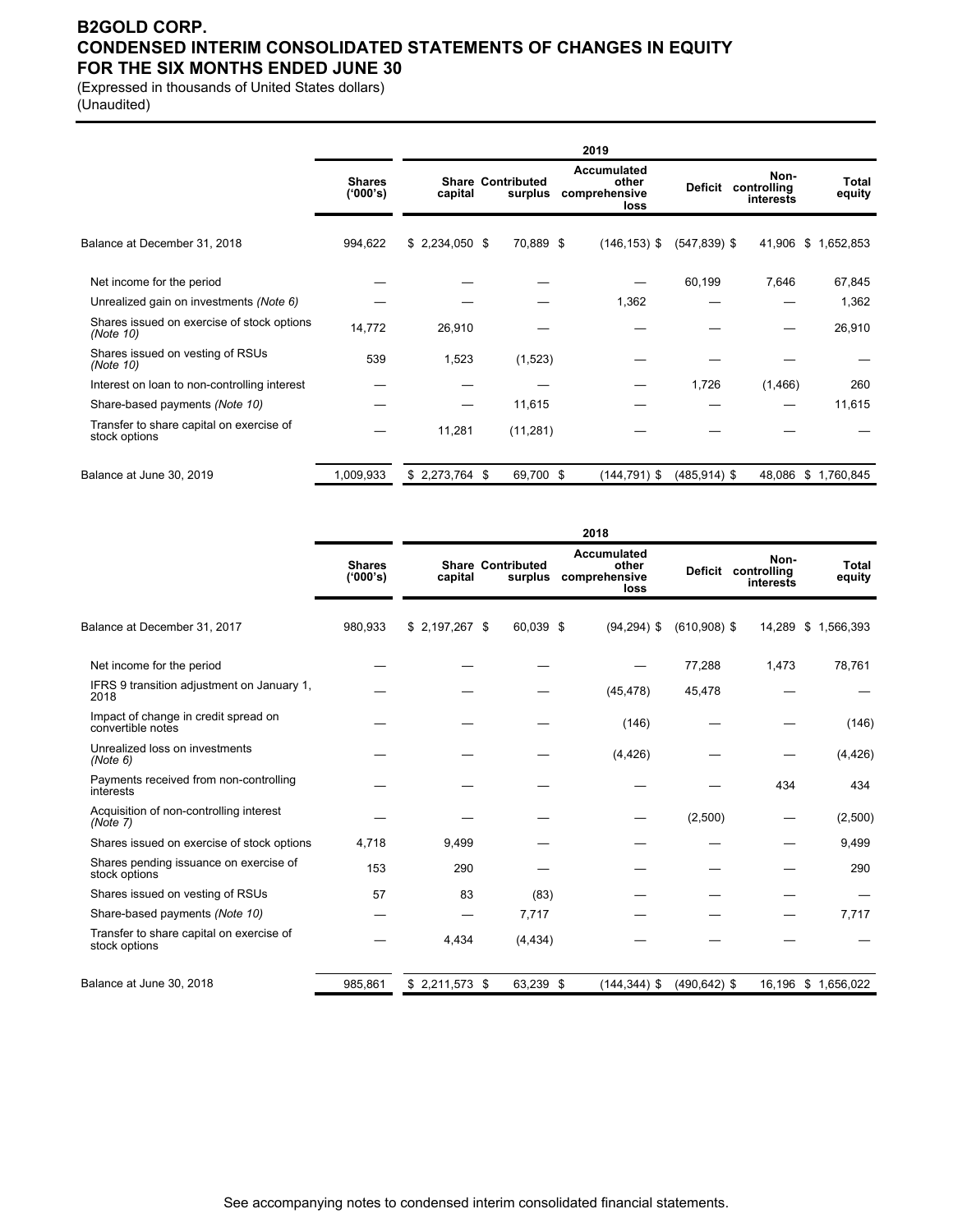(All tabular amounts are in thousands of United States dollars unless otherwise stated) (Unaudited)

#### *1 Nature of operations*

B2Gold Corp. ("B2Gold" or the "Company") is a Vancouver-based gold producer with five operating mines (one in Mali, one in the Philippines, one in Namibia and two in Nicaragua) and a portfolio of other evaluation and exploration assets in Mali, Burkina Faso, Colombia, Namibia, Nicaragua and Finland.

The Company operates the Fekola Mine in Mali, the Masbate Mine in the Philippines, the Otjikoto Mine in Namibia, and La Libertad Mine and El Limon Mine in Nicaragua. The Company has an 81% interest in the Kiaka gold project in Burkina Faso, and a 49% joint venture interest in the Gramalote property in Colombia. On July 2, 2019, the Company entered into an agreement to restructure its interests in La Libertad Mine and El Limon mines (see Note 4).

B2Gold is a public company which is listed on the Toronto Stock Exchange under the symbol "BTO", the NYSE American LLC under the symbol "BTG" and the Namibian Stock Exchange under the symbol "B2G". B2Gold's head office is located at Suite 3100, Three Bentall Centre, 595 Burrard Street, Vancouver, British Columbia, V7X 1J1.

#### *2 Basis of preparation*

These condensed interim consolidated financial statements have been prepared in accordance with International Accounting Standard 34, Interim Financial Reporting of International Financial Reporting Standards ("IFRS") as issued by the International Accounting Standards Board ("IASB"). These condensed interim consolidated financial statements should be read in conjunction with the audited consolidated financial statements for the year ended December 31, 2018, which have been prepared in accordance with IFRS as issued by the IASB.

Other than as stated below, these condensed interim consolidated financial statements follow the same accounting policies and methods of application as the most recent audited consolidated financial statements of the Company.

These condensed consolidated interim financial statements were authorized for issue by the Board of Directors on August 6, 2019.

#### *New accounting standards adopted*

#### *IFRS 16 - Leases*

IFRS 16, *Leases* eliminates the classification of leases as either operating or finance leases and introduces a single lessee model which requires the lessee to recognize assets and liabilities for all leases with a term of longer than 12 months, with the exception of low-value assets. The Company adopted IFRS 16 effective January 1, 2019, using the modified retrospective approach. As a result, comparative information has not been restated and is accounted for under IAS 17, *Leases*.

#### New leases accounting policy effective January 1, 2019:

At the inception of a contract, to determine if it contains a lease, the Company assesses whether it conveys the right to control and obtain substantially all of the economic benefits of an identified asset, for a period of time, in exchange for consideration. Where a contract contains a lease, the Company recognizes a right-of-use asset and a lease liability at the commencement date of the lease.

The right-of-use asset is measured at cost less any accumulated depreciation and impairment losses and may be adjusted for any remeasurement of the lease liability. Cost is the amount of the initial lease liability plus any initial direct costs incurred and any lease payments made at or before the commencement date less any incentives received.

The right-of-use assets are included in the cost of property, plant and equipment for the associated mining interest on the balance sheet. They are depreciated, in accordance with the Company's existing accounting policy, over the shorter of the term of the lease or the life of the asset.

The lease liability is initially measured at the present value of future lease payments discounted at the interest rate implicit in the contract. If the implicit rate cannot be determined, the incremental borrowing rate over a similar term and with similar security for the funds necessary to obtain an asset of similar value in a similar economic environment is used. The lease payments include fixed payments less any incentives receivable, variable lease payments that depend on an index or rate and amounts expected to be paid under residual value guarantees. Where the lease contains an extension or purchase option, the costs associated with the option are included if it is reasonably expected to be exercised by the Company.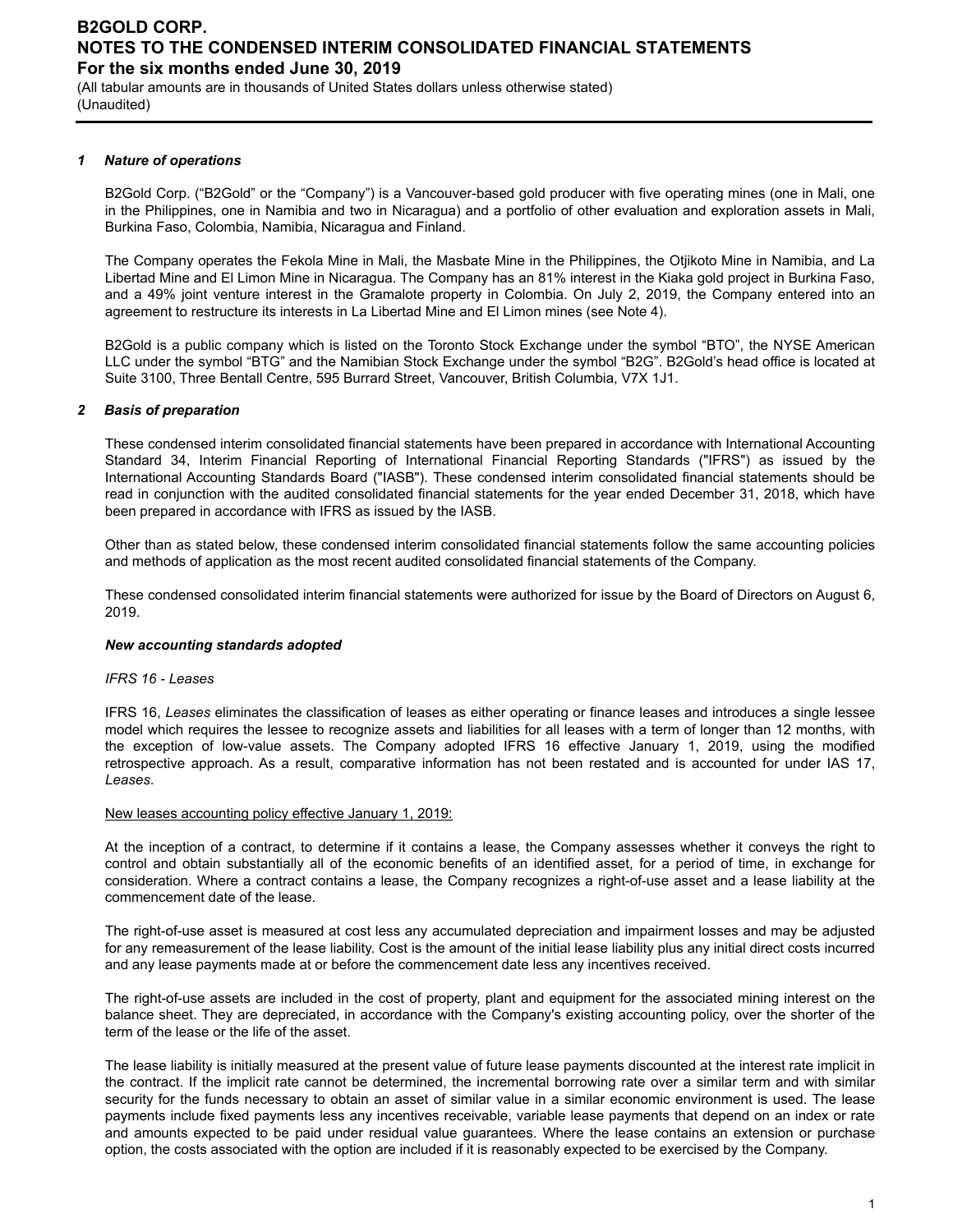(All tabular amounts are in thousands of United States dollars unless otherwise stated) (Unaudited)

Thereafter, the amount of the lease liability is increased to reflect the accretion of interest and reduced for the lease payments made. In addition, the carrying amount of the lease liability is remeasured to reflect any modifications to the contract terms. Lease liabilities are presented as a component of debt on the condensed interim consolidated balance sheet.

The Company has elected not to recognize right-of-use assets and lease liabilities for contracts that have a lease term of 12 months or less or are for the use of low value assets. These contracts are recognized as an expense in the condensed interim consolidated statement of operations in the period the cost is incurred. In addition, for certain asset classes, the Company has elected to treat both lease and non-lease components as a single lease component for the purposes of applying IFRS 16.

### Impact of adopting IFRS 16:

Upon transition to IFRS 16, the Company recognized right-of-use assets and initial lease liabilities totalling \$8 million. The lease liabilities have remaining terms of between 1 and 15 years and are discounted at borrowing rates ranging from 5% to 13%. The following table outlines the difference between operating lease commitments immediately preceding the date of initial application and lease liabilities recognized on the condensed interim consolidated balance sheet at application:

| Future minimum lease payments under operating leases at December 31, 2018 | 8.422    |
|---------------------------------------------------------------------------|----------|
| Initial recognition of contracts                                          | 1.435    |
| Commitments relating to short-term and low-value leases                   | (757)    |
| Undiscounted lease payments at January 1, 2019                            | 9.100    |
| Effect of discounting at January 1, 2019                                  | (1, 565) |
| Lease liabilities arising on initial application of IFRS 16               | 7,535    |
|                                                                           |          |

The Company applied the following practical expedients in the adoption of IFRS 16:

- Applied the exception not to recognize right-of-use assets for leases with a term of 12 months or less remaining at January 1, 2019;
- For contracts previously determined to contain a finance lease under IAS 17, used the carrying amount of the right-ofuse asset and lease liability determined under IAS 17;
- Excluded initial direct costs from measuring right-of-use assets at the date of initial application;
- For certain classes of assets, the Company has elected to account for both the lease and non-lease components as a single lease component.

For the three and six months ended June 30, 2019, payments totalling \$0 million and \$1 million, respectively, relating to short-term leases (those with a term of 12 months or less) and \$15 million and \$28 million, respectively, relating to variable lease payments (including both lease and non-lease components) have been expensed in the condensed interim consolidated statement of operations.

For the three and six months ended June 30, 2019, the Company recognized depreciation of \$0 million and \$1 million, respectively, on new right-of-use assets recognized under IFRS 16 in the condensed interim consolidated statement of operations and made payments on these leases of \$0 million and \$1 million, respectively. The continuity of lease liabilities, including those recognized under IFRS 16, is shown in Note 9.

The expected timing of undiscounted lease payments at June 30, 2019 for leases recognized upon adoption of IFRS 16 is as follows:

|                      | June 30, 2019 |
|----------------------|---------------|
|                      | \$            |
| Less than one year   | 2,279         |
| One to five years    | 5,225         |
| More than five years | 695           |
|                      | 8,199         |

*\$*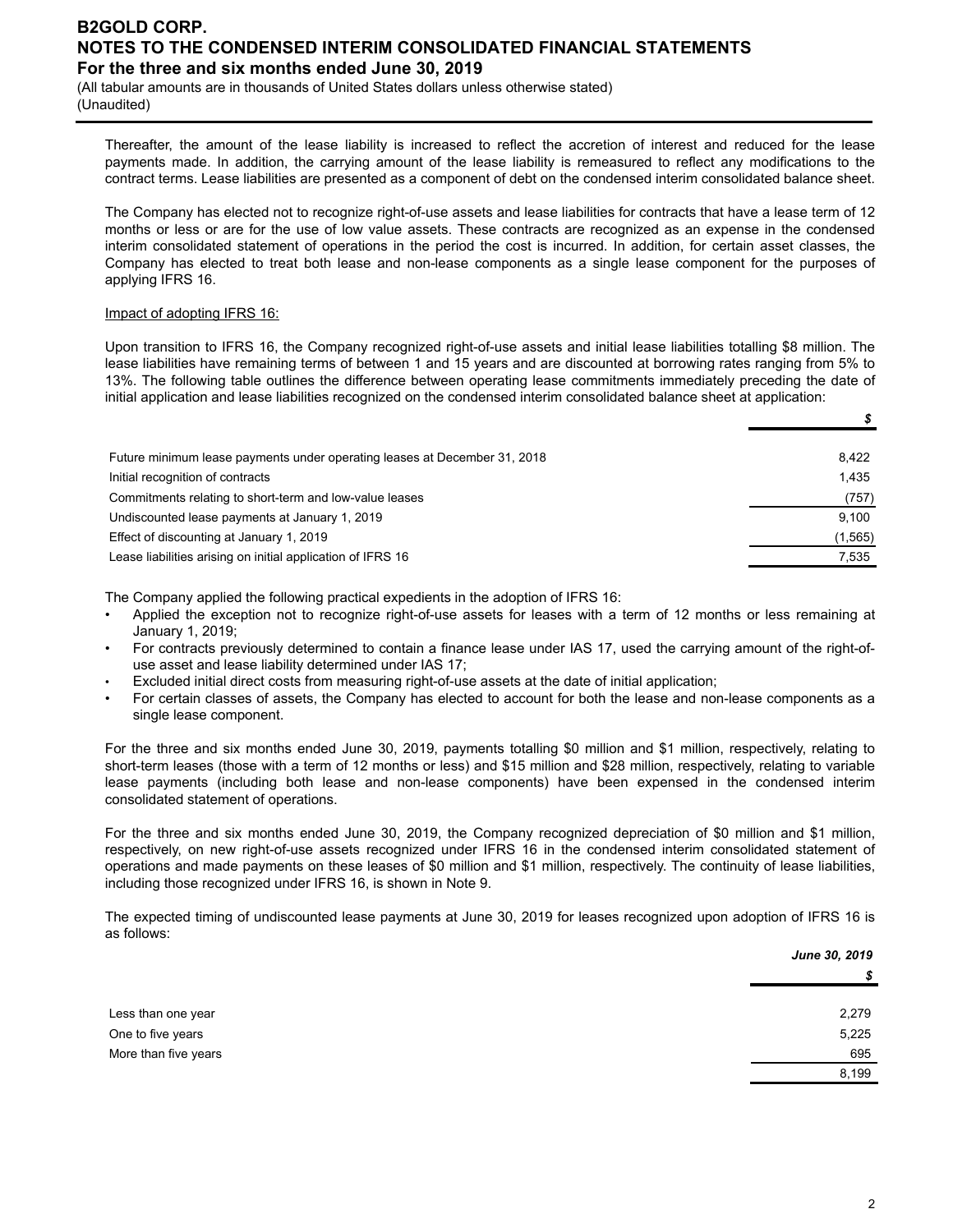(All tabular amounts are in thousands of United States dollars unless otherwise stated) (Unaudited)

#### *3 Significant accounting judgments and estimates*

#### *Uncertain tax positions*

The Company's operations involve the application of complex tax regulations in multiple international jurisdictions. Determining the tax treatment of a transaction requires the Company to apply judgement in its interpretation of the applicable tax law. These positions are not final until accepted by the relevant tax authority. The tax treatment may change based on the result of assessments or audits by the tax authorities often years after the initial filing.

The Company recognizes and records potential liabilities for uncertain tax positions based on its assessment of the amount, or range of amounts, of tax that will be due. The Company adjusts these accruals as new information becomes available. Due to the complexity and uncertainty associated with certain tax treatments, the ultimate resolution could result in a payment that is materially different from the Company's current estimate of the tax liabilities.

On July 19, 2019, the Company was informed by its joint-venture partner for the Gramalote property, AngloGold Ashanti Ltd. ("AngloGold Ashanti") of an ongoing Colombian tax dispute. In December 2017, the Gramalote Joint Venture received notice from the Colombian Tax Office (DIAN) that it disagreed with the Company's tax treatment of certain items in the 2013 income tax return resulting in an assessment with additional income taxes and penalty fines. This assessment is currently being appealed by the Gramalote Joint Venture and the outcome of this appeal cannot be determined at this time. The Company does not believe that its share of any taxes payable under the assessment are material and no provision for any amounts that may be payable have been recorded at this time, pending the outcome of the appeal process.

#### *Impairment of long-lived assets*

Long-lived assets are tested for impairment, or reversal of a previous impairment, if there is an indicator of impairment or a subsequent reversal. Calculating the estimated recoverable amount of cash-generating units for long-lived asset requires management to make estimates and assumptions including future production levels, mill recoveries, operating and capital costs, future metal prices, foreign exchange rates, taxation rates, and discount rates in its life-of-mine plans and preparation of updated technical studies when relevant. Changes in any of the assumptions or estimates used in determining the recoverable amount could impact the analysis. Such changes could be material.

#### *Ore reserve and resource estimates*

Ore reserves are estimates of the amount of ore that can be economically and legally extracted from the Company's mining properties. The Company estimates its ore reserves and mineral resources based on information compiled by appropriately qualified persons relating to the geological data on the size, depth and shape of the ore body, and requires complex geological judgments to interpret the data. The estimation of recoverable reserves is based upon factors such as estimates of foreign exchange rates, commodity prices, future capital requirements, metallurgical recoveries, permitting and production costs along with geological assumptions and judgments made in estimating the size, and grade of the ore body. Changes in the reserve or resource estimates may impact the carrying value of mining interests, mine restoration provisions, recognition of deferred tax assets, depreciation and amortization charges and royalties receivable.

#### *4 Disposal of Nicaraguan group*

On July 2, 2019, the Company announced that it had entered into a letter of intent for Calibre Mining Corp. ("Calibre") to acquire El Limon Mine, La Libertad Mine and other additional concessions in Nicaragua (collectively, the "Nicaraguan Group") for aggregate consideration of \$100 million. The purchase price is payable as follows:

- \$50 million in cash, \$40 million to be paid upon the closing of the transaction and \$10 million to be paid one year from closing;
- \$40 million in Calibre shares to be issued upon the closing of the transaction;
- \$10 million in a 2 year convertible debenture bearing interest at 2% per annum;

The transaction is subject to shareholder approval and completion of a concurrent private placement by Calibre, as well as other customary closing conditions. Closing is expected in the fourth quarter of 2019.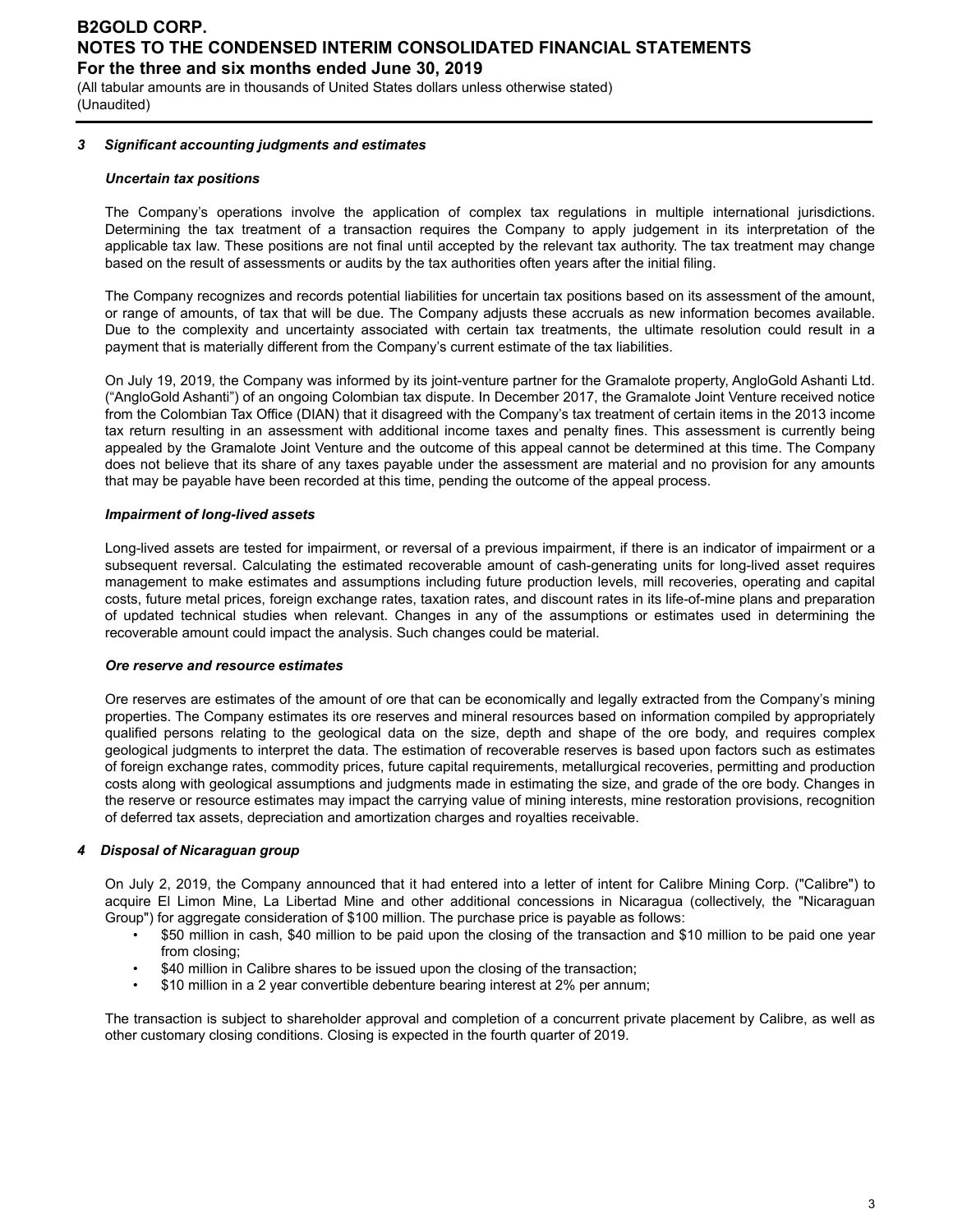(All tabular amounts are in thousands of United States dollars unless otherwise stated) (Unaudited)

In accordance with IFRS 5 *Non-current assets held for sale and discontinued operations*, the Company has determined that the Nicaraguan Group meets the definition of an asset held for sale and has been accounted for as a disposal group held for sale at June 30, 2019 and as a discontinued operation for the three and six months ended June 30, 2019 and 2018. The results of the Nicaraguan group, as well as restated comparative periods, have been presented as discontinued operations in the Condensed Interim Consolidated Statement of Operations and the Condensed Interim Consolidated Statement of Cash Flows. The following outlines the operating results of the Nicaraguan Group for the period:

|                                                         | For the three<br>months ended | For the three<br>months ended | For the six<br>months ended | For the six<br>months ended |
|---------------------------------------------------------|-------------------------------|-------------------------------|-----------------------------|-----------------------------|
|                                                         | June 30, 2019<br>\$           | June 30, 2018<br>\$           | June 30, 2019<br>\$         | June 30, 2018<br>\$         |
| <b>Gold revenue</b>                                     | 43,034                        | 42,495                        | 80,716                      | 88,624                      |
| <b>Cost of sales</b>                                    |                               |                               |                             |                             |
| <b>Production costs</b>                                 | (33,008)                      | (29, 273)                     | (66, 673)                   | (61, 704)                   |
| Depreciation and depletion                              | (7, 478)                      | (12,730)                      | (14, 237)                   | (30, 471)                   |
| Royalties and production taxes                          | (1, 474)                      | (1,505)                       | (2,976)                     | (3, 417)                    |
| <b>Total cost of sales</b>                              | (41, 960)                     | (43,508)                      | (83, 886)                   | (95, 592)                   |
| Gross profit (loss)                                     | 1,074                         | (1,013)                       | (3, 170)                    | (6,968)                     |
| General and administrative                              | (1, 208)                      | (1, 104)                      | (2, 200)                    | (2, 333)                    |
| Share-based payments                                    | (726)                         | (494)                         | (1, 491)                    | (1, 117)                    |
| Provision for non-recoverable input taxes               | (169)                         | (1, 564)                      | (169)                       | (1,501)                     |
| Foreign exchange losses                                 | (204)                         | (19)                          | (501)                       | (249)                       |
| Other                                                   | 154                           | (293)                         | (117)                       | (521)                       |
| <b>Operating loss</b>                                   | (1,079)                       | (4, 487)                      | (7,648)                     | (12,689)                    |
| Community relations                                     | (570)                         | (541)                         | (979)                       | (956)                       |
| Interest and financing expense                          | (295)                         | (270)                         | (624)                       | (487)                       |
| Other                                                   | (69)                          | 167                           | (97)                        | 88                          |
| Loss before taxes                                       | (2,013)                       | (5, 131)                      | (9, 348)                    | (14, 044)                   |
| Current income tax, withholding and other taxes expense | (2, 119)                      | (1,390)                       | (3,731)                     | (2,733)                     |
| Deferred income tax recovery                            | 463                           | 313                           | 688                         | 1,779                       |
| Net loss from discontinued operations                   | (3,669)                       | (6, 208)                      | (12, 391)                   | (14,998)                    |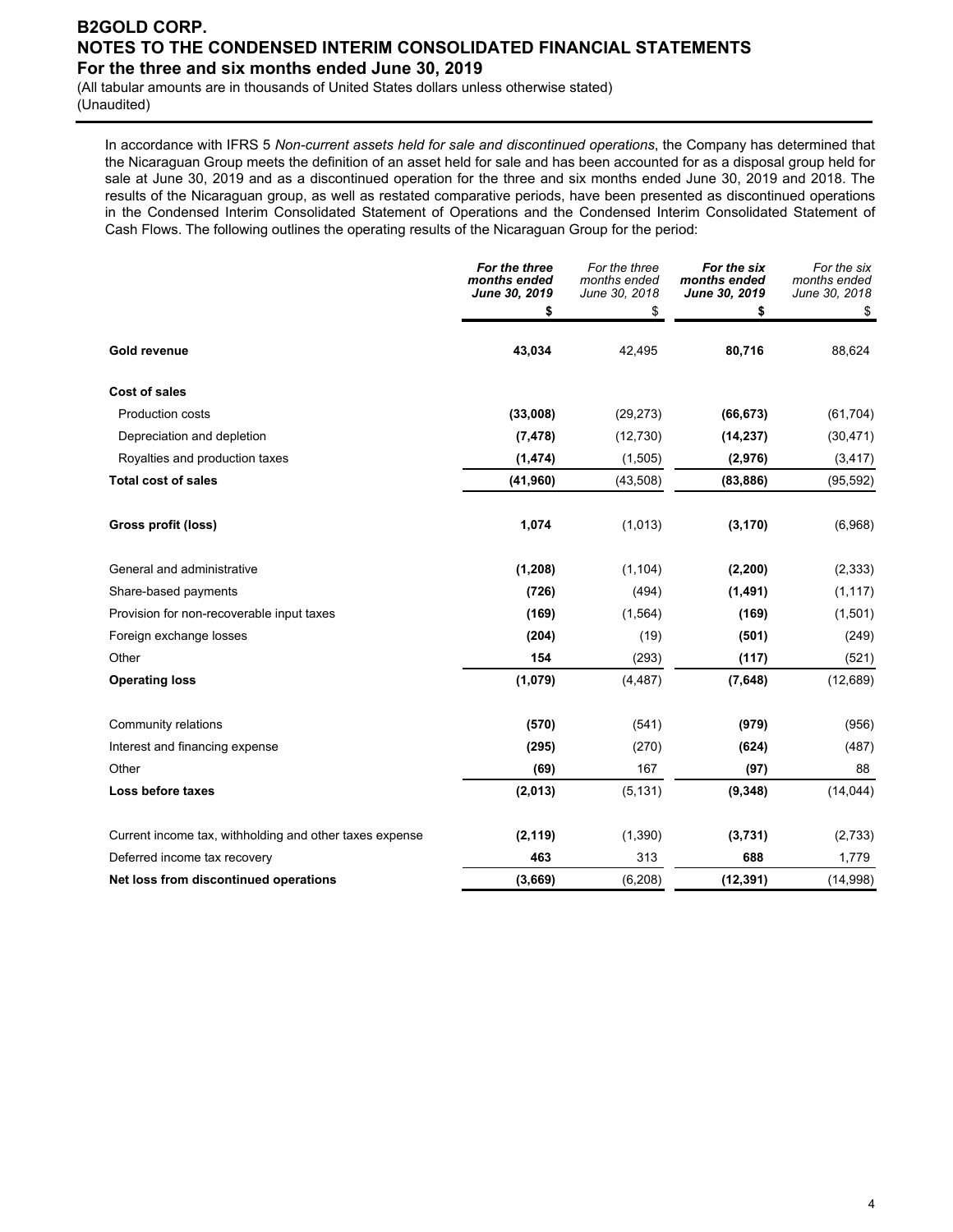(All tabular amounts are in thousands of United States dollars unless otherwise stated) (Unaudited)

The Nicaraguan Group is disclosed as assets held for sale at June 30, 2019 and as a result, these are presented as current assets held for sale and liabilities held for sale on the Condensed Interim Consolidated Balance Sheet. The following is a breakdown of the assets and liabilities of the Nicaraguan Group at June 30, 2019:

|                                                        | June 30, 2019 |
|--------------------------------------------------------|---------------|
|                                                        | S             |
|                                                        |               |
| Cash and cash equivalents                              | 10,245        |
| Accounts receivable, prepaids and other                | 2,575         |
| Value-added and other tax receivables                  | 3,858         |
| Inventories                                            | 39,917        |
| Mining interests                                       | 109,653       |
| Other assets                                           | 204           |
| Total assets classified as held for sale               | 166,452       |
|                                                        |               |
| Accounts payable and accrued liabilities               | 13,816        |
| Current income and other taxes payable                 | 3,603         |
| Current portion of long-term debt                      | 122           |
| Current portion of mine restoration provisions         | 3,256         |
| Other current liabilities                              | 768           |
| Mine restoration provisions                            | 49,520        |
| Deferred income taxes                                  | 6,616         |
| Employee benefits obligation                           | 8,684         |
| Total liabilities associated with assets held for sale | 86,385        |
| Net assets classified as held for sale                 | 80,067        |

#### *5 Inventories*

|                          | June 30, 2019 | December 31, 2018 |
|--------------------------|---------------|-------------------|
|                          | S             | S                 |
|                          |               |                   |
| Gold and silver bullion  | 31,797        | 35,052            |
| In-process inventory     | 8,082         | 16,345            |
| Ore stock-pile inventory | 56,913        | 58,546            |
| Materials and supplies   | 98.072        | 124,028           |
|                          | 194.864       | 233.971           |

Ore stock-pile inventory includes amounts for the Fekola Mine of \$31 million (December 31, 2018 - \$37 million), for the Otjikoto Mine of \$23 million (December 31, 2018 – \$18 million), and for the Masbate Mine of \$3 million (December 31, 2018 - \$2 million).

#### *6 Long-term investments*

|                                  | June 30, 2019 | December 31, 2018 |                   |        |             |                   |
|----------------------------------|---------------|-------------------|-------------------|--------|-------------|-------------------|
|                                  | Cost          | <b>AOCI</b>       | <b>Fair Value</b> | Cost   | <b>AOCI</b> | <b>Fair Value</b> |
| Calibre Mining Corp.             | 7,844         | (5, 477)          | 2,367             | 7.844  | (6, 395)    | 1,449             |
| RTG Mining Inc.                  | 13,400        | (12, 570)         | 830               | 13,400 | (12,306)    | 1,094             |
| St. Augustine Gold & Copper Ltd. | 20,193        | (18,631)          | 1,562             | 20,193 | (19, 194)   | 999               |
| Libero Copper Corp.              | 632           | 123               | 755               | 632    | (22)        | 610               |
| Goldstone Resources Ltd.         | 20            | (17)              |                   | 20     | (17)        | 3                 |
| Balance, end of period           | 42,089        | (36, 572)         | 5,517             | 42,089 | (37, 934)   | 4,155             |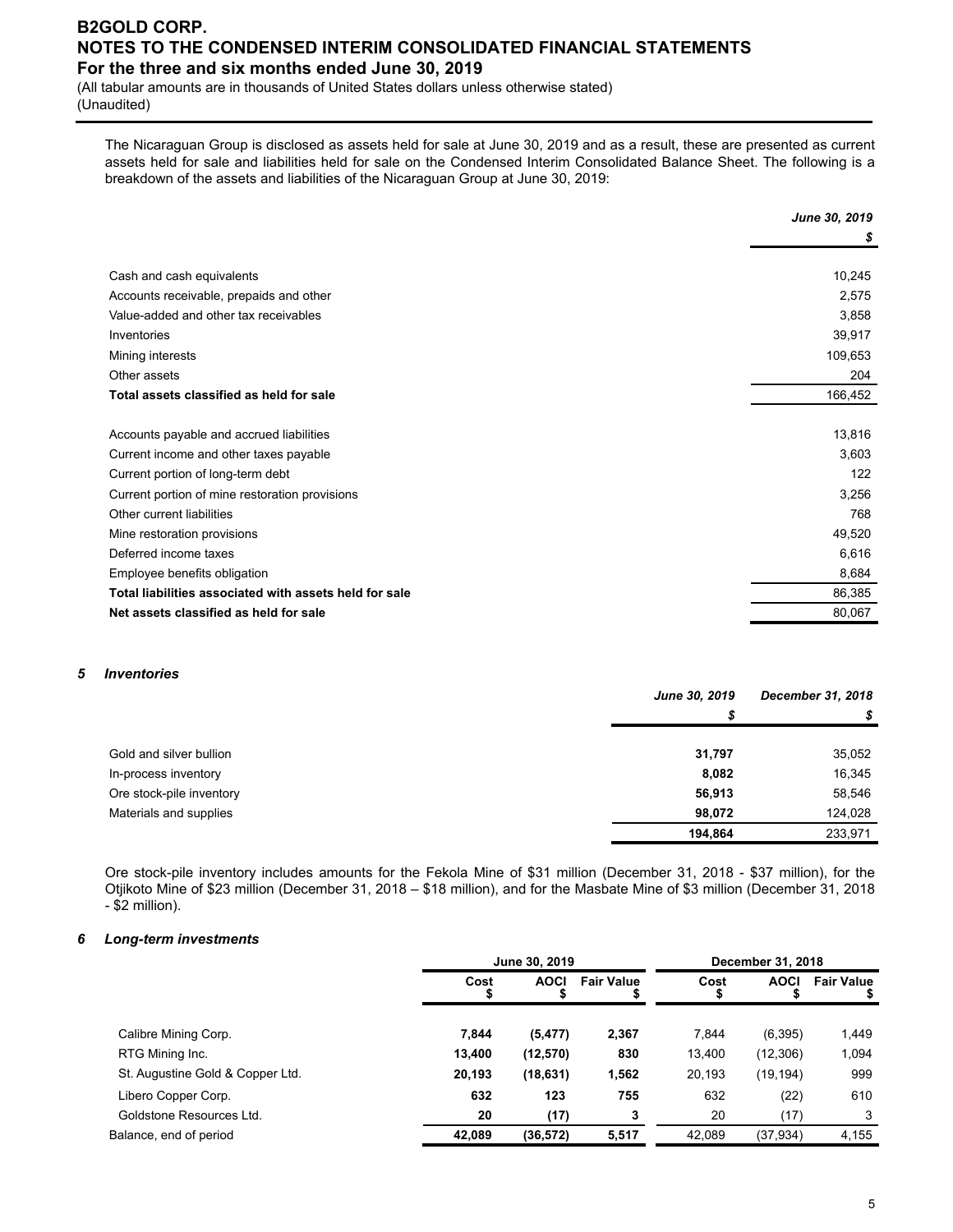(All tabular amounts are in thousands of United States dollars unless otherwise stated) (Unaudited)

### *7 Mining interests*

|                                                                       | June 30, 2019 | December 31, 2018 |
|-----------------------------------------------------------------------|---------------|-------------------|
|                                                                       | \$            |                   |
| Property, plant and equipment (depletable)                            |               |                   |
| Fekola Mine, Mali                                                     |               |                   |
| Cost                                                                  | 1,213,362     | 1,168,491         |
| Accumulated depreciation and depletion                                | (197,006)     | (144, 335)        |
|                                                                       | 1,016,356     | 1,024,156         |
| Masbate Mine, Philippines                                             |               |                   |
| Cost, net of impairment                                               | 702,456       | 681,509           |
| Accumulated depreciation and depletion                                | (272, 251)    | (248, 021)        |
|                                                                       | 430,205       | 433,488           |
| Otjikoto Mine, Namibia                                                |               |                   |
| Cost                                                                  | 602,332       | 575,127           |
| Accumulated depreciation and depletion                                | (269, 557)    | (238, 579)        |
|                                                                       | 332,775       | 336,548           |
| Limon Mine, Nicaragua                                                 |               |                   |
| Cost                                                                  |               | 217,263           |
| Accumulated depreciation and depletion                                |               | (149, 541)        |
|                                                                       |               | 67,722            |
| Libertad Mine, Nicaragua                                              |               |                   |
| Cost, net of impairment                                               |               | 315,569           |
| Accumulated depreciation and depletion                                |               | (295, 715)        |
|                                                                       |               | 19,854            |
| Exploration and evaluation properties (non-depletable)                |               |                   |
| Kiaka, Burkina Faso                                                   | 75,316        | 73,173            |
| Fekola Regional, Mali                                                 | 23,313        | 21,903            |
| Toega, Burkina Faso                                                   | 20,694        | 19,581            |
| Mocoa Royalty, Colombia                                               | 10,230        | 10,230            |
| Ondundu, Namibia                                                      | 9,010         | 8,273             |
| Finland Properties, Finland                                           | 6,225         | 5,947             |
| Other                                                                 | 15,673        | 13,542            |
|                                                                       | 160,461       | 152,649           |
| Corporate & other                                                     |               |                   |
| Office, furniture and equipment, net                                  | 2,552         | 680               |
|                                                                       | 1,942,349     | 2,035,097         |
| Investments in joint ventures (accounted for using the equity method) |               |                   |
| Gramalote, Colombia, net of impairment                                | 73,880        | 72,078            |
|                                                                       | 2,016,229     | 2,107,175         |

#### *Mocoa*

During the six months ended June 30, 2018, the Company made the decision to dispose of its interest in the Mocoa property. As a result, the property was written down to its estimated fair value of \$11 million and impairment losses totalling \$18 million were recognized in net income.

#### *Purchase of Limon non-controlling interest*

On May 22, 2018, the Company through its wholly owned subsidiary, Triton Mining Corporation, acquired the remaining 5% of the outstanding shares of Triton Minera S.A. the entity that owns El Limon Mine in exchange for cash consideration of \$2.5 million resulting in the Company owning 100% of El Limon mine.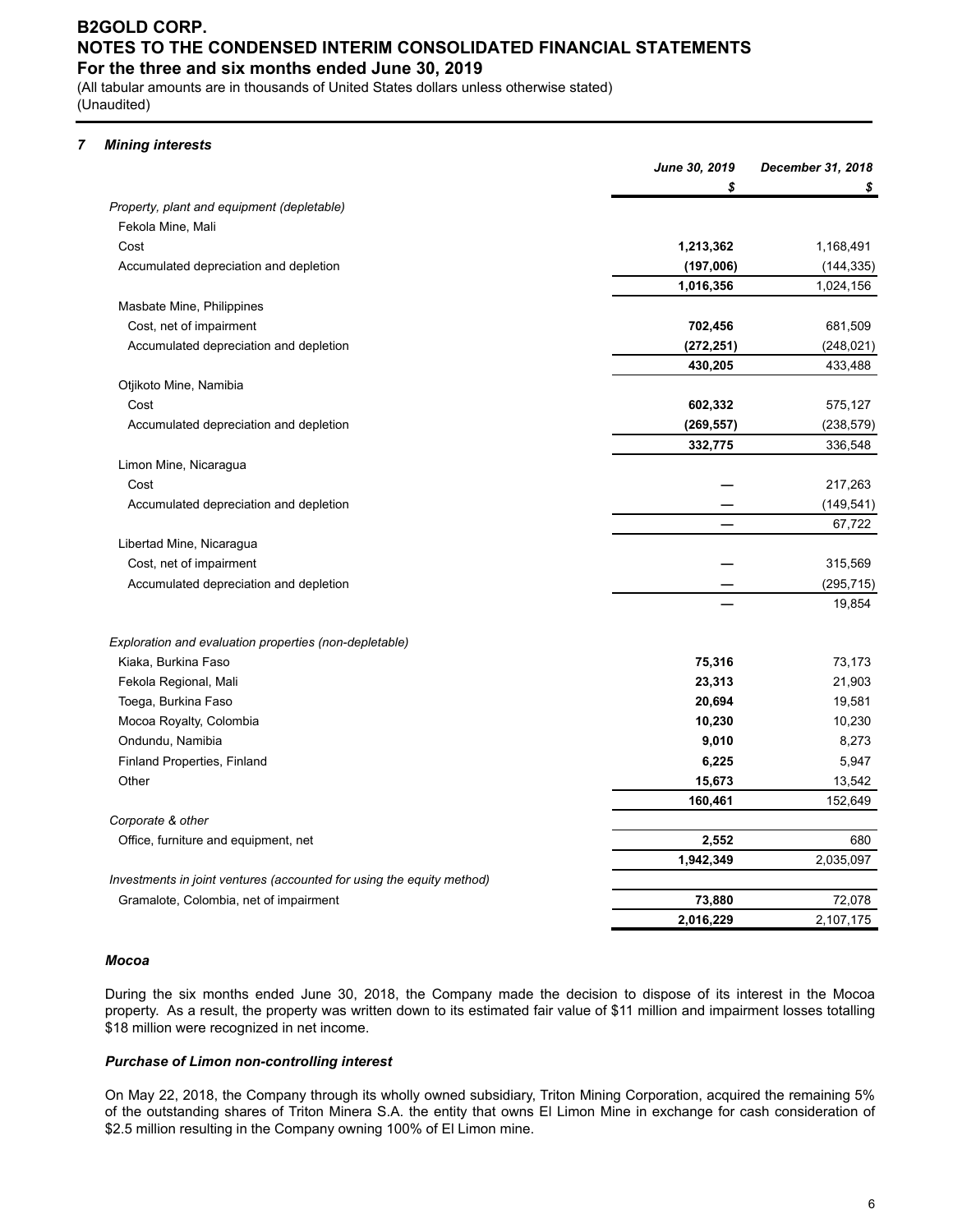(All tabular amounts are in thousands of United States dollars unless otherwise stated) (Unaudited)

### *8 Other assets*

|                                             | June 30, 2019 | December 31, 2018 |
|---------------------------------------------|---------------|-------------------|
|                                             | S             | \$                |
|                                             |               |                   |
| Low-grade stockpile                         | 20,916        | 18,237            |
| Debt service reserve accounts (Note 9)      | 12,618        | 13,736            |
| Loan receivable, including accrued interest | 4,948         | 5,053             |
| Reclamation deposits                        | 4,597         | 2,485             |
| Other                                       | 2,775         | 840               |
|                                             | 45,854        | 40,351            |

#### *9 Long-term debt*

|                                                                         | June 30, 2019 | December 31, 2018 |
|-------------------------------------------------------------------------|---------------|-------------------|
|                                                                         |               | \$                |
| Revolving credit facility:                                              |               |                   |
| Principal amount                                                        | 375,000       | 400,000           |
| Less: unamortized transaction costs                                     | (8, 827)      | (4, 178)          |
|                                                                         | 366,173       | 395,822           |
| Equipment loans/finance lease obligations:                              |               |                   |
| Fekola equipment loan facility (net of unamortized transaction costs)   | 51,502        | 57,242            |
| Masbate equipment loan facility (net of unamortized transaction costs)  | 12,515        | 13,071            |
| Otjikoto equipment loan facility (net of unamortized transaction costs) | 8,074         | 10,816            |
| Lease liabilities                                                       | 8,822         | 2,186             |
| Nicaraguan equipment loans                                              |               | 398               |
|                                                                         | 80,913        | 83,713            |
|                                                                         | 447,086       | 479,535           |
| Less: current portion                                                   | (26, 470)     | (25,008)          |
|                                                                         | 420,616       | 454,527           |

The changes in debt balances during the six months ended June 30, 2019 are as follows:

|                                                                         | Revolving<br>credit facility | <b>Equipment</b><br>loans | Lease<br><b>Liabilities</b> | <b>Nicaraguan</b><br>equipment<br>loans | <b>Total</b> |
|-------------------------------------------------------------------------|------------------------------|---------------------------|-----------------------------|-----------------------------------------|--------------|
|                                                                         | S                            | 5                         |                             |                                         | \$           |
| Balance at December 31, 2018                                            | 395,822                      | 81,129                    | 2,186                       | 398                                     | 479,535      |
| Adoption of IFRS 16 (Note 2)                                            |                              |                           | 7,535                       |                                         | 7,535        |
| <b>Drawdowns</b>                                                        |                              | 3,463                     |                             |                                         | 3,463        |
| Debt repayments                                                         | (25,000)                     | (12, 379)                 | (1, 355)                    | (276)                                   | (39,010)     |
| Non-cash movements in lease liabilities                                 |                              |                           | 404                         |                                         | 404          |
| Foreign exchange (gains) losses                                         |                              | (463)                     | 52                          |                                         | (411)        |
| Deferred transaction costs incurred                                     | (5, 574)                     |                           |                             |                                         | (5, 574)     |
| Non-cash interest and financing<br>expense                              | 925                          | 341                       |                             |                                         | 1,266        |
| Reclassification to liabilities associated<br>with assets held for sale |                              |                           |                             | (122)                                   | (122)        |
| Balance at June 30, 2019                                                | 366,173                      | 72,091                    | 8,822                       |                                         | 447,086      |
| Less current portion                                                    |                              | (23, 641)                 | (2,829)                     |                                         | (26, 470)    |
|                                                                         | 366,173                      | 48,450                    | 5,993                       |                                         | 420,616      |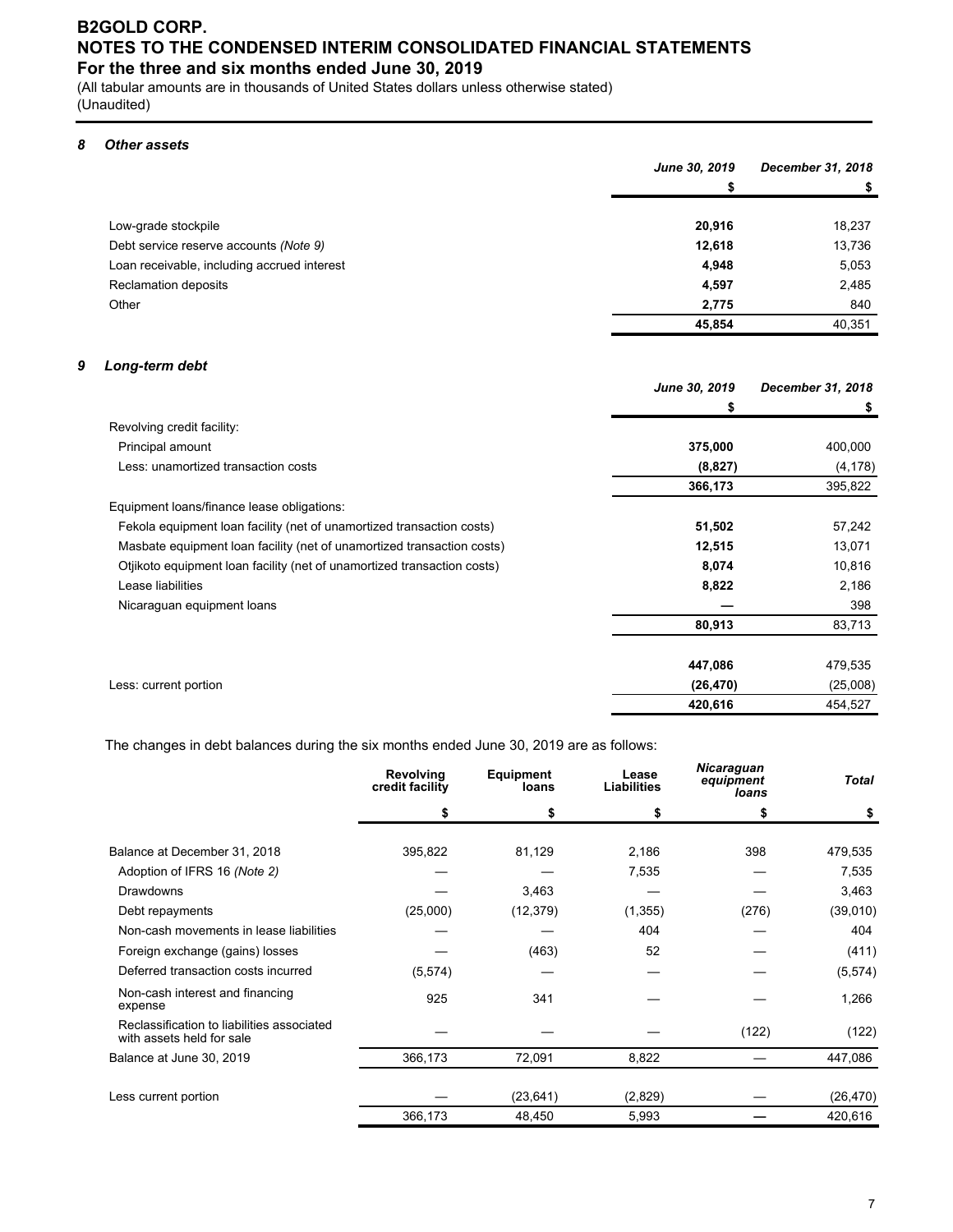(All tabular amounts are in thousands of United States dollars unless otherwise stated) (Unaudited)

#### *Revolving credit facility*

On May 10, 2019, the Company entered into a revised revolving credit facility ("RCF") agreement with its existing syndicate of banks plus one new lender. The maximum available for drawdown under the facility was increased from \$500 million to \$600 million with an accordion feature, available on the receipt of additional binding commitments, for a further \$200 million.

The revised RCF bears interest on a sliding scale of between LIBOR plus 2.125% to 2.75% based on the Company's consolidated net leverage ratio. Commitment fees for the undrawn portion of the facility are also on a similar sliding scale basis of between 0.478% and 0.619%. The term of the revised RCF is four years, maturing on May 9, 2023.

The Company has provided security on the RCF in the form of a general security interest over the Company's assets and pledges creating a charge over the shares of certain of the Company's direct and indirect subsidiaries. In connection with the existing RCF, the Company must also maintain certain net tangible worth and ratios for leverage and interest coverage. As at June 30, 2019, the Company was in compliance with these debt covenants.

As at June 30, 2019, the Company had drawn down \$375 million under the \$600 million revised RCF, leaving an undrawn and available balance of \$225 million.

#### *Fekola equipment loan facility*

During the three months ended June 30, 2019, the company drew down the final Euro \$2 million (\$2 million equivalent) under the facility. The Company is required to maintain a deposit in a debt service reserve account ("DSRA") equal at all times to the total of the principal, interest and other payments that become payable over the next six month period. At June 30, 2019, the balance in the DSRA was Euro 8 million (\$10 million equivalent).

#### *Otjikoto equipment loan facility*

The Company is required to maintain a deposit in a DSRA equal at all times to the total of the principal, interest and other payments that become payable over the next six month period. At June 30, 2019, the balance in the DSRA was \$3 million.

#### *Masbate equipment loan facility*

During the three months ended June 30, 2019, the Company drew down the final \$1 million under the facility.

#### *10 Share capital*

The Company's authorized share capital consists of an unlimited number of common shares and an unlimited number of preferred shares. As at June 30, 2019, the Company had 1,009,933,091 common shares outstanding, including 1,705,000 common shares being held in trust under the Company's Incentive Plan. No preferred shares were outstanding.

For the three and six months ended June 30, 2019, share-based payments expense relating to the vesting of stock options, was \$4 million and \$8 million, respectively, (2018 - \$3 million and \$6 million, respectively) net of \$0 million and \$1 million, respectively, (2018 - \$1 million and \$1 million, respectively) capitalized to mining interests.

For the three and six months ended June 30, 2019, the Company issued 5 million and 15 million shares, respectively, for proceeds of \$7 million and \$27 million, respectively, upon the exercise of stock options. Subsequent to June 30, 2019, 4 million shares were issued for proceeds of \$9 million upon the exercise of stock options.

During the three and six months ended June 30, 2019, 1 million and 1 million options, respectively, were granted. As at June 30, 2019, 53 million stock options were outstanding.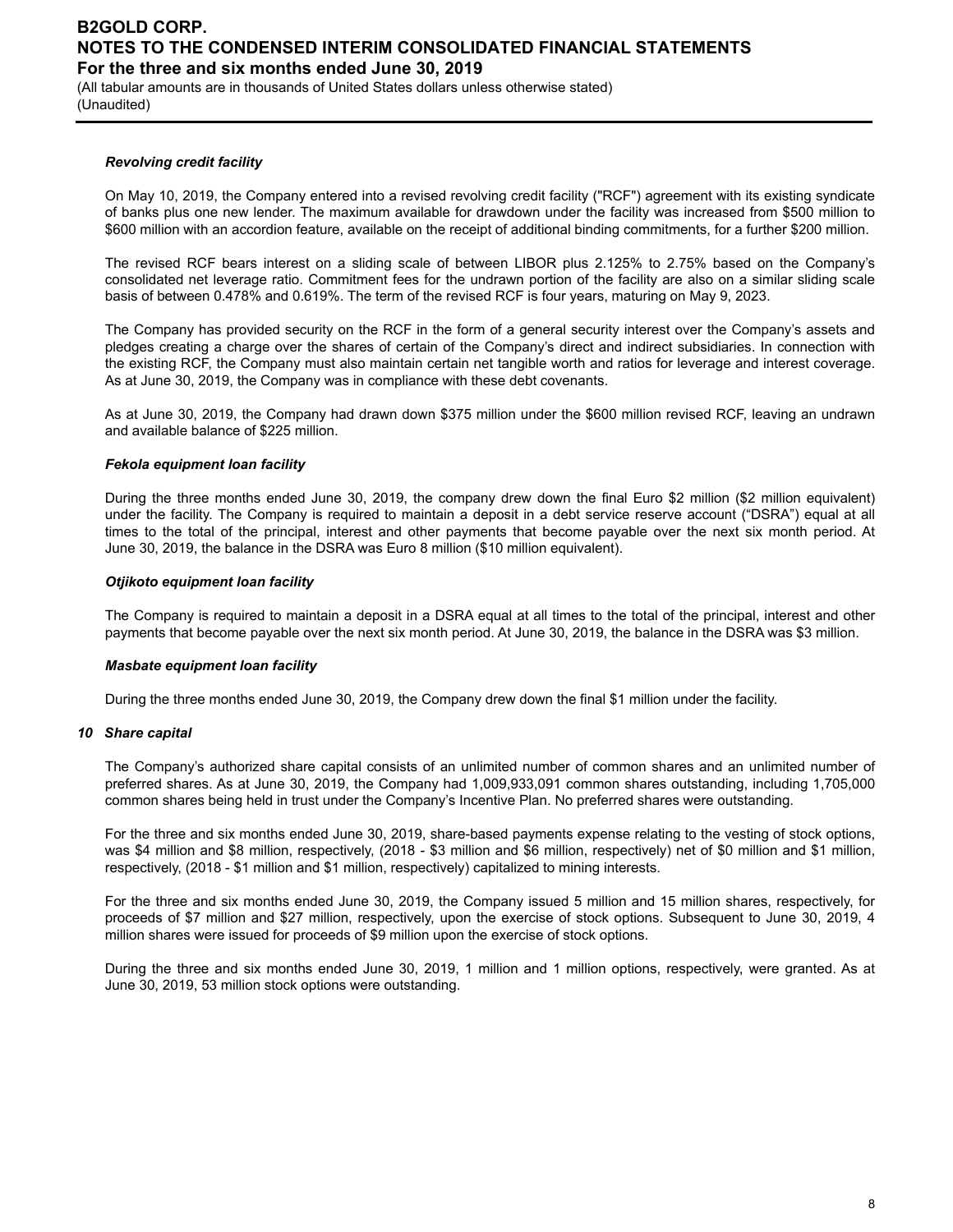(All tabular amounts are in thousands of United States dollars unless otherwise stated) (Unaudited)

A summary of changes to stock options outstanding:

|                                  | <b>Number of</b><br>outstanding<br>options<br>''000's) | Weighted-average<br>exercise price<br>$(in$ $Cdn.$ $\$ |
|----------------------------------|--------------------------------------------------------|--------------------------------------------------------|
|                                  |                                                        |                                                        |
| Outstanding at December 31, 2018 | 67,632                                                 | 2.96                                                   |
| Granted                          | 1.155                                                  | 3.42                                                   |
| Exercised                        | (15, 416)                                              | 2.43                                                   |
| Forfeited or expired             | (356)                                                  | 3.48                                                   |
| Outstanding at June 30, 2019     | 53,015                                                 | 3.12                                                   |
|                                  |                                                        |                                                        |

For the three and six months ended June 30, 2019, share-based payments expense, relating to the vesting of restricted share units ("RSUs"), was \$2 million and \$3 million, respectively, (2018 - \$0 million and \$1 million, respectively).

During the three and six months ended June 30, 2019, 3 million and 3 million RSUs, respectively, were granted to employees of the Company. As at June 30, 2019, 4 million RSUs were outstanding.

During the three and six months ended June 30, 2019, 309,000 and 327,000 deferred share units ("DSUs") were issued, respectively, to Directors of the Company. As at June 30, 2019, 843,000 DSUs were outstanding.

#### *Earnings per share*

The following is the calculation of net income from continuing operations and diluted net income from continuing operations attributable to shareholders of the Company for the period:

|                                                                                                | For the three<br>months ended<br>June 30, 2019 |          | For the three<br>months ended<br>June 30, 2018 |        | For the six<br>months ended<br>June 30, 2019 |         | For the six<br>months ended<br>June 30, 2018 |          |
|------------------------------------------------------------------------------------------------|------------------------------------------------|----------|------------------------------------------------|--------|----------------------------------------------|---------|----------------------------------------------|----------|
| Net income from continuing operations                                                          | \$                                             | 44.991   | \$                                             | 27.541 | \$                                           | 80.236  | \$                                           | 93,759   |
| Non-controlling interests                                                                      | \$                                             | (3, 418) | \$                                             | (527)  | \$                                           | (7,646) | -\$                                          | (1, 473) |
| Net income from continuing operations (attributable to<br>shareholders of the Company)         | \$                                             | 41,573   | \$                                             | 27.014 | \$                                           | 72.590  | \$                                           | 92,286   |
| Dilutive impact of unrealized gain on fair value of convertible<br>notes                       | \$                                             |          |                                                | (878)  | - \$                                         |         | -\$                                          | (12,092) |
| Diluted net income from continuing operations (attributable to<br>shareholders of the Company) | \$                                             | 41.573   | \$                                             | 26.136 | \$                                           | 72.590  | S                                            | 80,194   |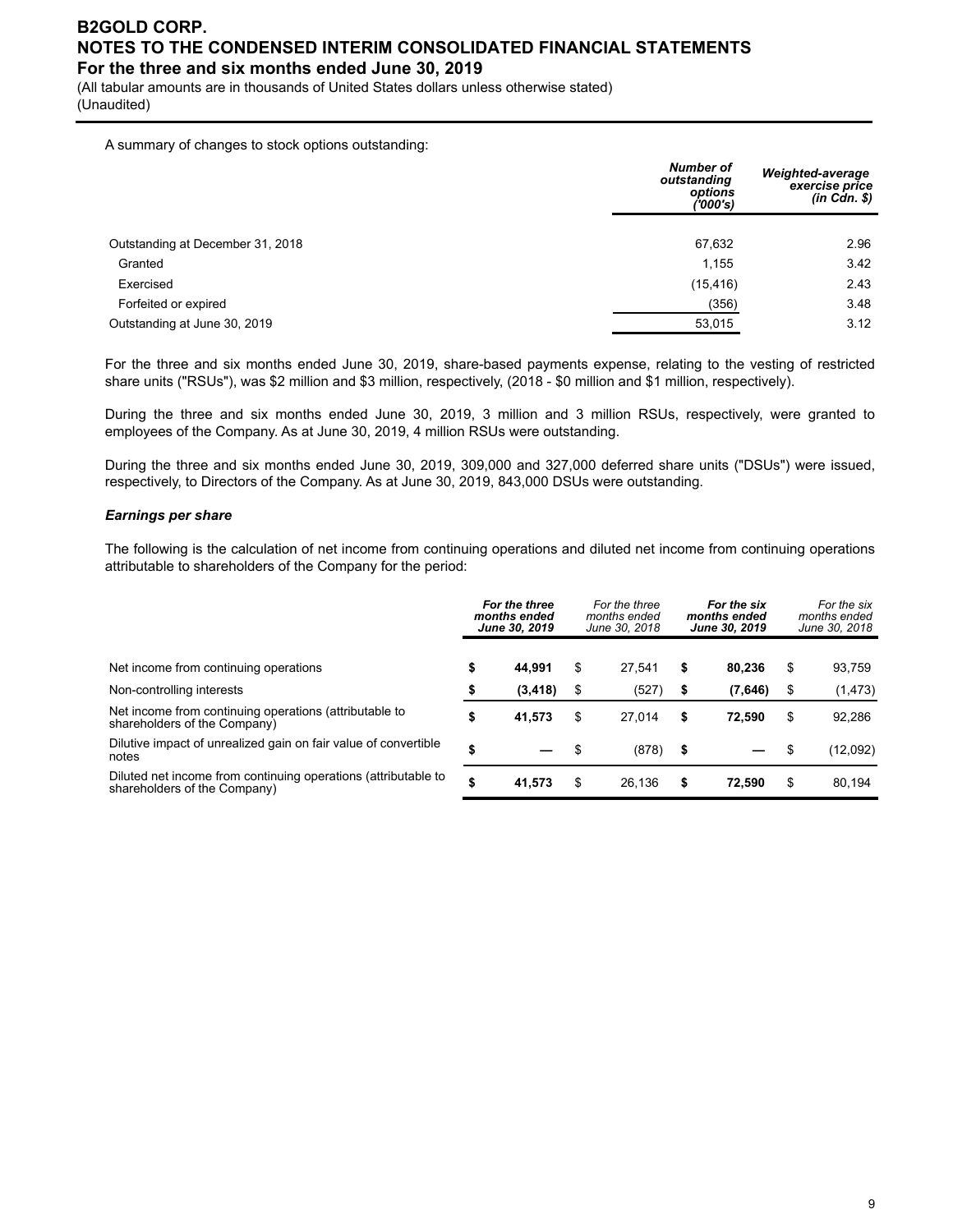(All tabular amounts are in thousands of United States dollars unless otherwise stated) (Unaudited)

The following is the calculation of diluted net income attributable to shareholders of the Company for the period:

|                                                                            | For the three<br>months ended<br><b>June 30, 2019</b> |        | For the three<br>For the six<br>months ended<br>months ended<br>June 30, 2018<br>June 30, 2019 |        |      |        | For the six<br>months ended<br>June 30, 2018 |          |
|----------------------------------------------------------------------------|-------------------------------------------------------|--------|------------------------------------------------------------------------------------------------|--------|------|--------|----------------------------------------------|----------|
| Net income for the period (attributable to shareholders of the<br>Company) |                                                       | 37.904 | \$                                                                                             | 20.806 | \$   | 60.199 | \$                                           | 77,288   |
| Dilutive impact of unrealized gain on fair value of convertible<br>notes   | S                                                     |        | - \$                                                                                           | (878)  | - \$ |        | - \$                                         | (12,092) |
| Diluted net income (attributable to shareholders of the<br>Company)        | \$                                                    | 37.904 | \$                                                                                             | 19.928 | \$   | 60.199 | \$                                           | 65.196   |

The following is the calculation of diluted weighted average number of common shares outstanding for the period:

|                                                                                     | For the three<br>months ended<br>June 30, 2019 | For the three<br>months ended<br>June 30, 2018 | For the six<br>months ended<br>June 30, 2019 | For the six<br>months ended<br>June 30, 2018 |
|-------------------------------------------------------------------------------------|------------------------------------------------|------------------------------------------------|----------------------------------------------|----------------------------------------------|
| Basic weighted average number of common shares<br><b>outstanding</b> (in thousands) | 1,008,345                                      | 984.650                                        | 1,004,897                                    | 983.412                                      |
| Effect of dilutive securities:                                                      |                                                |                                                |                                              |                                              |
| Convertible notes                                                                   |                                                | 65.798                                         |                                              | 65.798                                       |
| Stock options                                                                       | 7.785                                          | 13.040                                         | 9,510                                        | 13.497                                       |
| Restricted share units                                                              | 192                                            | 365                                            | 318                                          | 388                                          |
| Diluted weighted average number of common shares<br>outstanding (in thousands)      | 1,016,322                                      | 1.063.853                                      | 1,014,725                                    | 1.063.095                                    |

The following is the basic and diluted earnings per share from continuing operations:

|                                                                                                | For the three<br>months ended<br>June 30, 2019 |      |    | For the three<br>months ended<br>June 30, 2018 |   | For the six<br>months ended<br>June 30, 2019 |   | For the six<br>months ended<br>June 30, 2018 |
|------------------------------------------------------------------------------------------------|------------------------------------------------|------|----|------------------------------------------------|---|----------------------------------------------|---|----------------------------------------------|
| Earnings per share from continuing operations<br>(attributable to shareholders of the Company) |                                                |      |    |                                                |   |                                              |   |                                              |
| Basic                                                                                          |                                                | 0.04 | \$ | 0.03                                           |   | 0.07                                         |   | 0.09                                         |
| Diluted                                                                                        |                                                | 0.04 | S  | 0.02                                           | S | 0.07                                         | S | 0.08                                         |

The following is the basic and diluted earnings per share:

|                                                                            | For the three<br>months ended<br>June 30, 2019 |      | For the three<br>For the six<br>months ended<br>months ended<br>June 30, 2018<br>June 30, 2019 |      |   |      | For the six<br>months ended<br>June 30, 2018 |
|----------------------------------------------------------------------------|------------------------------------------------|------|------------------------------------------------------------------------------------------------|------|---|------|----------------------------------------------|
| <b>Earnings per share</b> (attributable to shareholders of the<br>Company) |                                                |      |                                                                                                |      |   |      |                                              |
| Basic                                                                      |                                                | 0.04 |                                                                                                | 0.02 |   | 0.06 | \$<br>0.08                                   |
| <b>Diluted</b>                                                             | S                                              | 0.04 |                                                                                                | 0.02 | S | 0.06 | \$<br>0.06                                   |

#### *11 Prepaid Sales*

During the three and six months ended June 30, 2019, the Company delivered 10,113 and 25,282 ounces, respectively, into contracts valued at \$12 million and \$30 million, respectively. As the Company physically delivered ounces into the contracts, the portion of the Prepaid Sales relating to the delivered ounces was recognized as gold revenue in the Condensed Interim Consolidated Statement of Operations during the period.

As at June 30, 2019, Company had delivered into all of its Prepaid Sales contracts and had no contracts outstanding.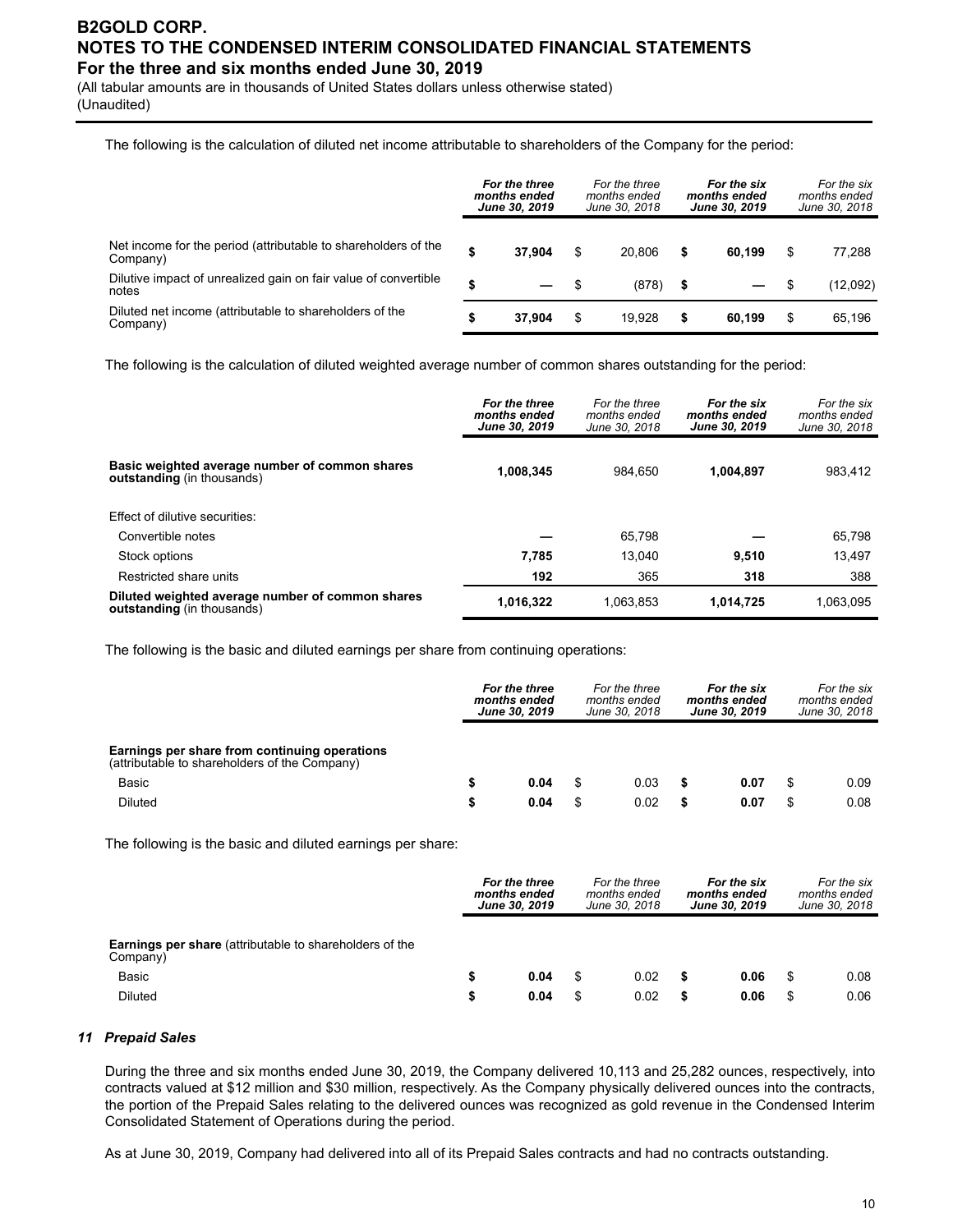(All tabular amounts are in thousands of United States dollars unless otherwise stated) (Unaudited)

#### *12 Derivative Financial instruments*

#### *Fuel derivatives*

During the six months ended June 30, 2019, the Company entered into additional forward contracts for the purchase of 24,852,000 litres of gas oil and additional collar contracts for 19,202,000 litres of gas oil with settlements scheduled between August 2019 and January 2021. These derivative instruments were not designated as hedges by the Company and are being recorded at fair value through profit and loss ("FVTPL").

The following is a summary, by maturity dates, of the Company's fuel derivatives contracts outstanding as at June 30, 2019:

|                       | 2019       | 2020       | 2021       | Total      |
|-----------------------|------------|------------|------------|------------|
| Forward - fuel oil:   |            |            |            |            |
| Litres (thousands)    | 16,301     | 16,438     |            | 32,739     |
| Average strike price  | \$<br>0.32 | \$<br>0.33 | \$         | \$<br>0.33 |
| Forward – gas oil:    |            |            |            |            |
| Litres (thousands)    | 18,068     | 21,908     | 1,717      | 41,693     |
| Average strike price  | \$<br>0.46 | \$<br>0.49 | \$<br>0.49 | \$<br>0.48 |
| Forward - diesel:     |            |            |            |            |
| Litres (thousand)     | 1,079      | 1,599      |            | 2,678      |
| Average strike price  | \$<br>0.53 | \$<br>0.57 | \$         | \$<br>0.55 |
| Collars - fuel oil:   |            |            |            |            |
| Litres (thousand)     | 6,536      | 10,697     | 1,969      | 19,202     |
| Average ceiling price | \$<br>0.29 | \$<br>0.27 | \$<br>0.27 | \$<br>0.28 |
| Average floor price   | \$<br>0.42 | \$<br>0.40 | \$<br>0.40 | \$<br>0.41 |

The unrealized fair value of these contracts at June 30, 2019 was \$1 million.

#### *Interest Rate Swaps*

On January 24, 2019, the Company entered into a series of interest swaps with a notional amount of \$125 million with settlements scheduled between April 2019 and July 2021. Under these contracts, the Company receives a floating rate equal to the 3 month United States dollar LIBOR rate and pays a fixed rate of between 2.36% and 2.67%. These derivative instruments were not designated as hedges by the Company and are being recorded at FVTPL. The unrealized fair value of these contracts at June 30, 2019 was \$(2) million.

#### *13 Financial Instruments*

The Company's financial assets and liabilities are classified based on the lowest level of input significant to the fair value measurement based on the fair value hierarchy:

Level 1 – quoted prices in active markets for identical assets or liabilities;

Level 2 – inputs other than quoted prices included in Level 1 that are observable for the asset or liability, either directly (i.e. as prices) or indirectly (i.e. derived from prices); and

Level 3 – inputs for the asset or liability that are not based on observable market data.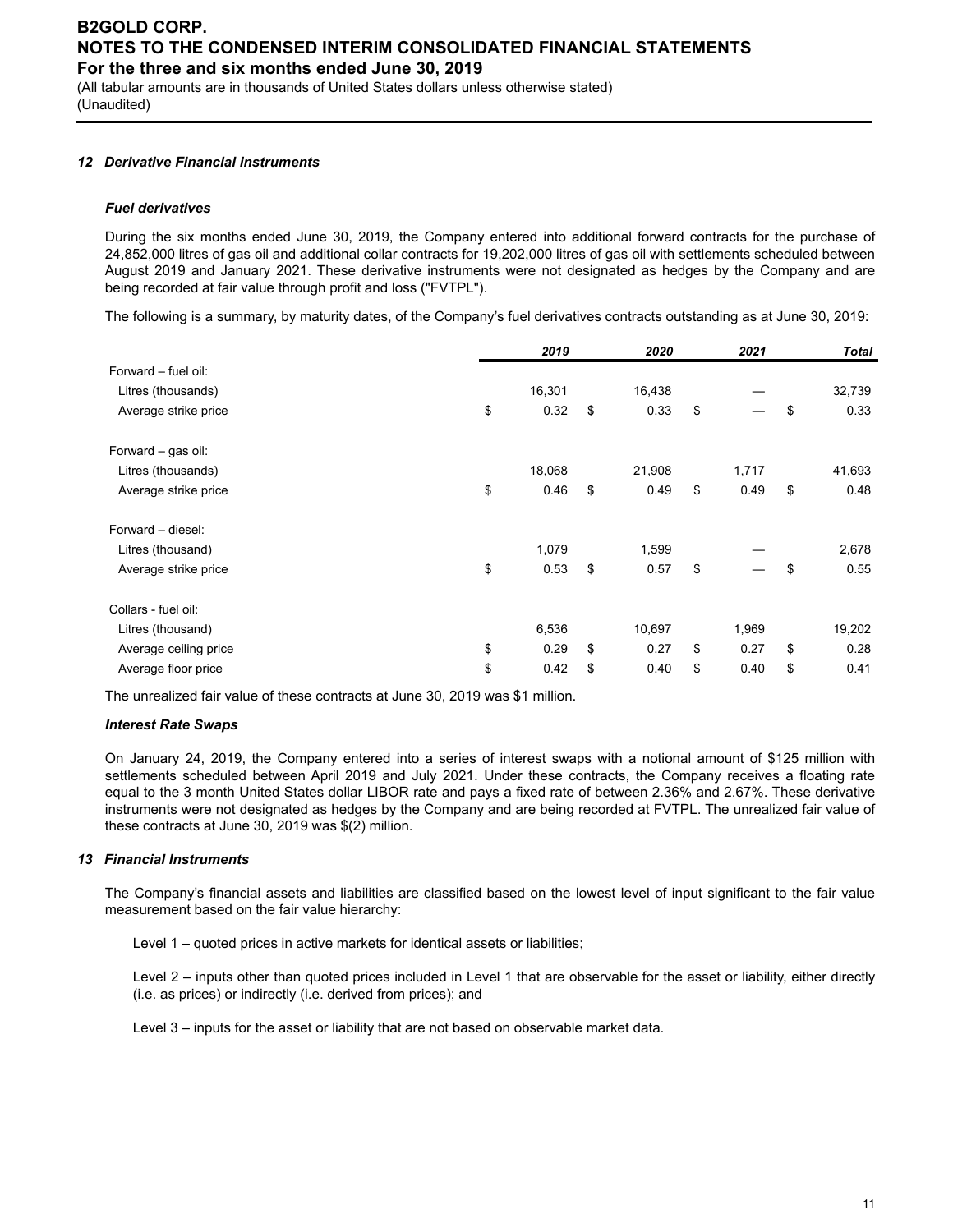(All tabular amounts are in thousands of United States dollars unless otherwise stated) (Unaudited)

As at June 30, 2019, the Company's financial assets and liabilities that are measured and recognized at fair value on a recurring basis are categorized as follows:

|                                     | As at June 30, 2019 |         |         | As at December 31, 2018 |
|-------------------------------------|---------------------|---------|---------|-------------------------|
|                                     | Level 1             | Level 2 | Level 1 | Level 2                 |
|                                     |                     |         |         |                         |
|                                     |                     |         |         |                         |
| Long-term investments (Note 6)      | 5,517               |         | 4,155   |                         |
| Fuel derivative contracts (Note 12) |                     | 1,348   |         | (1,837)                 |
| Interest rate swaps (Note 12)       |                     | (1,613) |         | 740                     |

The fair value of the Company's long-term investments were determined using market quotes from an active market for each investment.

The fair value of the fuel derivative contracts and interest rate swaps were determined using prevailing market rates for instruments with similar characteristics.

The fair value of the Company's other financial instruments approximate their carrying value.

#### *14 Income and other taxes*

Income tax expense differs from the amount that would result from applying the Canadian federal and provincial income tax rates to earnings from operations before taxes. These differences result from the following items:

|                                                                      | For the three<br>months ended<br>June 30, 2019 | For the three<br>months ended<br>June 30, 2018 | For the six<br>months ended<br>June 30, 2019 | For the six<br>months ended<br>June 30, 2018 |
|----------------------------------------------------------------------|------------------------------------------------|------------------------------------------------|----------------------------------------------|----------------------------------------------|
|                                                                      | \$                                             | \$                                             | \$                                           | \$                                           |
|                                                                      |                                                |                                                |                                              |                                              |
| Income from continuing operations before taxes                       | 68,143                                         | 76,535                                         | 141,027                                      | 173,407                                      |
| Canadian federal and provincial income tax rates                     | 27.00 %                                        | 27.00 %                                        | 27.00 %                                      | 27.00 %                                      |
| Income tax expense at statutory rates                                | 18,399                                         | 20,664                                         | 38,077                                       | 46,820                                       |
| Increase (decrease) attributable to:                                 |                                                |                                                |                                              |                                              |
| Effects of different foreign statutory tax rates and tax<br>holidays | 1,850                                          | 7,592                                          | 2,518                                        | 8,441                                        |
| Non-deductible expenditures                                          | 6,889                                          | 6,036                                          | 13,751                                       | 12,450                                       |
| Losses for which no tax benefit has been recorded                    | 4,311                                          | (6, 228)                                       | 7,283                                        | 985                                          |
| Benefit of optional tax deductions                                   | (3,070)                                        | (5,032)                                        | (5,754)                                      | (5,032)                                      |
| Withholding tax                                                      | 1,651                                          | 1,911                                          | 3,712                                        | 3,995                                        |
| Change due to foreign exchange                                       | (5,714)                                        | 22,974                                         | 2,368                                        | 10,771                                       |
| Amounts (over) under provided in prior years                         | (1, 164)                                       | (30)                                           | (1, 164)                                     | 111                                          |
| Changes in estimates of deferred tax assets                          |                                                | 1,107                                          |                                              | 1,107                                        |
| Income tax expense                                                   | 23,152                                         | 48,994                                         | 60,791                                       | 79,648                                       |
| Current income tax, withholding and other taxes                      | 24,123                                         | 21,863                                         | 49,692                                       | 59,999                                       |
| Deferred income tax (recovery) expense                               | (971)                                          | 27,131                                         | 11,099                                       | 19,649                                       |
| Income tax expense                                                   | 23,152                                         | 48,994                                         | 60,791                                       | 79,648                                       |

Included in current income tax expense for the three and six months ended June 30, 2019, is \$4 million and \$9 million, respectively, (2018 - \$5 million and \$10 million, respectively) related to the State of Mali's 10% priority dividend on its free carried interest in the Fekola Mine. This priority dividend is accounted for as an income tax in accordance with IAS 12, *Income Taxes.*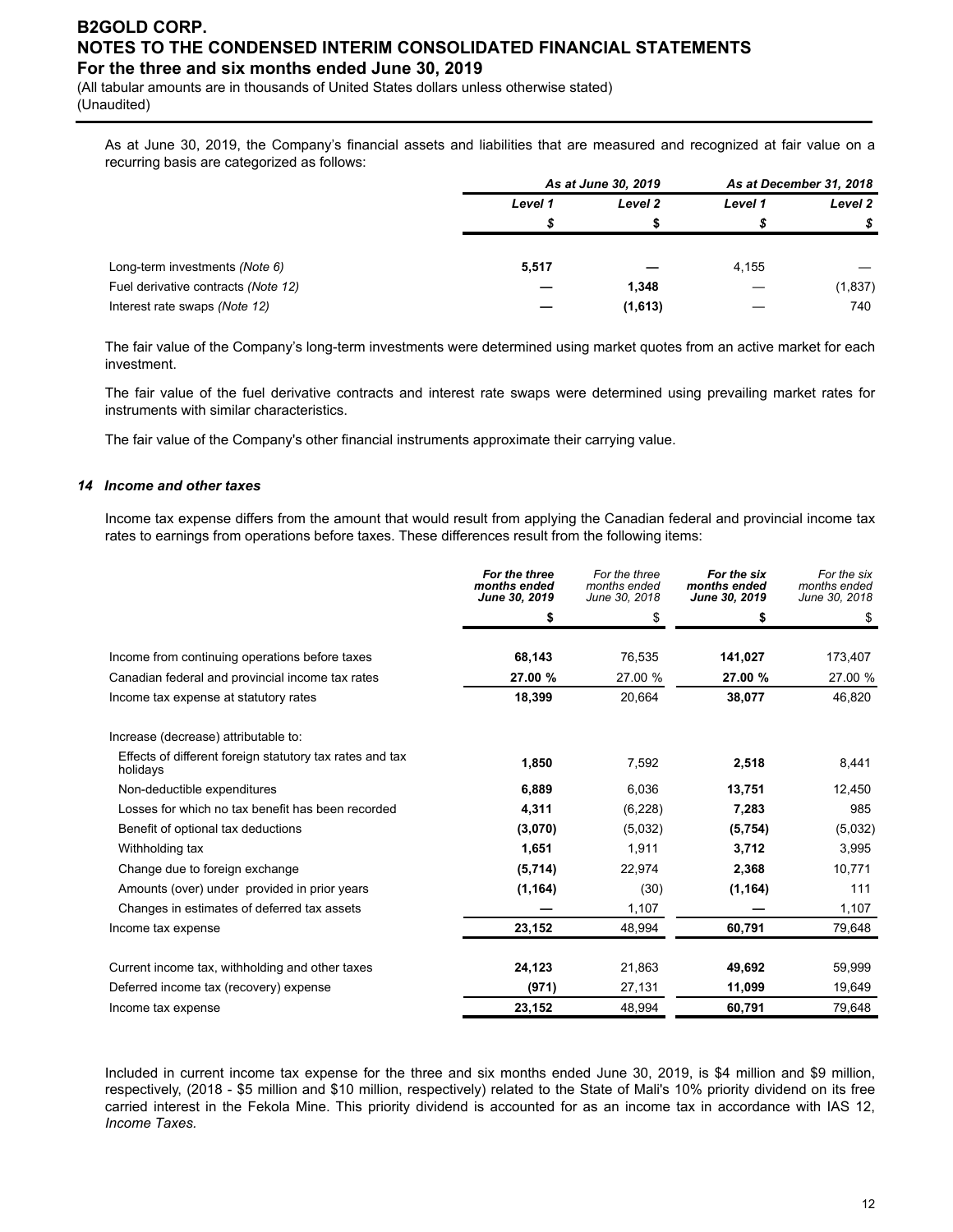(All tabular amounts are in thousands of United States dollars unless otherwise stated) (Unaudited)

### *15 Supplementary cash flow information*

Supplementary disclosure of cash flow information is provided in the tables below:

### *Non-cash charges (credits):*

|                                                    | For the three<br>months ended<br>June 30, 2019 | For the three<br>months ended<br>June 30, 2018 | For the six<br>months ended<br>June 30, 2019 | For the six<br>months ended<br>June 30, 2018 |
|----------------------------------------------------|------------------------------------------------|------------------------------------------------|----------------------------------------------|----------------------------------------------|
|                                                    |                                                |                                                |                                              | \$                                           |
|                                                    |                                                |                                                |                                              |                                              |
| Depreciation and depletion                         | 56,981                                         | 55,743                                         | 117,612                                      | 119,250                                      |
| Delivery into prepaid sales (Note 11)              | (12,000)                                       | (15,000)                                       | (30,000)                                     | (30,000)                                     |
| Interest and financing expense                     | 6,414                                          | 6,887                                          | 13,244                                       | 14,346                                       |
| Unrealized gain on fair value of convertible notes |                                                | (878)                                          |                                              | (12,092)                                     |
| Share-based payments (Note 10)                     | 6,054                                          | 2,472                                          | 10,036                                       | 5,843                                        |
| Unrealized gain (loss) on derivative instruments   | 4,613                                          | (3,895)                                        | (831)                                        | (6,000)                                      |
| Impairment of long-lived assets (Note 7)           |                                                |                                                |                                              | 18,186                                       |
| Provision for non-recoverable input taxes          | (505)                                          | (228)                                          | (555)                                        | 391                                          |
| Deferred income tax (recovery) expense (Note 14)   | (971)                                          | 27,131                                         | 11,099                                       | 19,649                                       |
| Write-down of mineral property interests           | 1,352                                          |                                                | 1,352                                        |                                              |
| Other                                              | 329                                            | (891)                                          | (2,667)                                      | (1, 110)                                     |
|                                                    | 62,267                                         | 71,341                                         | 119,290                                      | 128,463                                      |

#### *Changes in non-cash working capital:*

|                                          | For the three<br>months ended<br><b>June 30, 2019</b> | For the three<br>months ended<br>June 30, 2018 | For the six<br>months ended<br><b>June 30, 2019</b> | For the six<br>months ended<br>June 30, 2018 |
|------------------------------------------|-------------------------------------------------------|------------------------------------------------|-----------------------------------------------------|----------------------------------------------|
|                                          |                                                       |                                                |                                                     | \$                                           |
|                                          |                                                       |                                                |                                                     |                                              |
| Accounts receivable and prepaids         | (1, 390)                                              | 1,593                                          | (7, 824)                                            | (621)                                        |
| Value-added and other tax receivables    | (230)                                                 | 2,917                                          | (2,571)                                             | 2,094                                        |
| Inventories                              | (3,743)                                               | (20, 595)                                      | (2,689)                                             | (34, 915)                                    |
| Accounts payable and accrued liabilities | 1,354                                                 | (1)                                            | (8, 166)                                            | (5,308)                                      |
| Current income and other taxes payable   | (21, 623)                                             | 1.374                                          | (9,489)                                             | 37,563                                       |
|                                          | (25, 632)                                             | (14, 712)                                      | (30, 739)                                           | (1, 187)                                     |

#### *Other exploration and development:*

|                                 | For the three<br>months ended<br><b>June 30, 2019</b> | For the three<br>months ended<br>June 30, 2018 | For the six<br>months ended<br><b>June 30, 2019</b> | For the six<br>months ended<br>June 30, 2018 |
|---------------------------------|-------------------------------------------------------|------------------------------------------------|-----------------------------------------------------|----------------------------------------------|
|                                 |                                                       |                                                |                                                     | \$                                           |
| Fekola Mine, exploration        | (6, 215)                                              | (5,055)                                        | (8, 310)                                            | (7,040)                                      |
| Masbate Mine, exploration       | (1, 103)                                              | (1, 119)                                       | (2,065)                                             | (2, 217)                                     |
| Otjikoto Mine, exploration      | (533)                                                 | (593)                                          | (864)                                               | (997)                                        |
| Fekola Regional, exploration    | (710)                                                 | (2,003)                                        | (948)                                               | (5,202)                                      |
| Toega Project, exploration      | (682)                                                 | (2,749)                                        | (1, 153)                                            | (4,938)                                      |
| Kiaka Project, exploration      | (1, 442)                                              | (1, 171)                                       | (1,922)                                             | (1, 324)                                     |
| Ondundu Project, exploration    | (530)                                                 | (623)                                          | (737)                                               | (952)                                        |
| Finland Properties, exploration | (58)                                                  | (676)                                          | (278)                                               | (1,254)                                      |
| Other                           | (1,290)                                               | (1,061)                                        | (2,907)                                             | (2, 171)                                     |
|                                 | (12, 563)                                             | (15,050)                                       | (19, 184)                                           | (26, 095)                                    |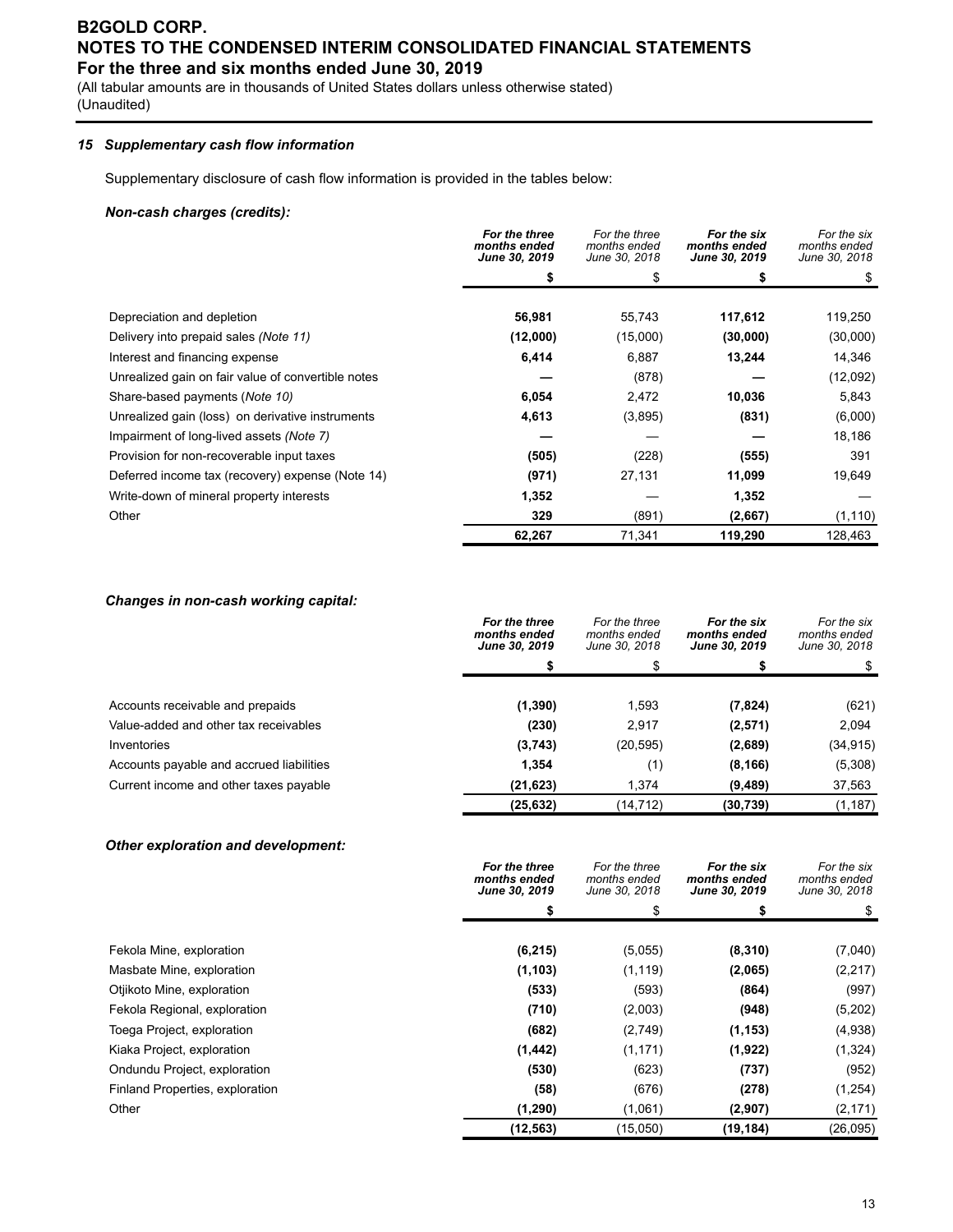(All tabular amounts are in thousands of United States dollars unless otherwise stated) (Unaudited)

#### *Non-cash investing and financing activities:*

|                                                                            | For the three<br>months ended<br>June 30, 2019 | For the three<br>months ended<br>June 30, 2018 | For the six<br>months ended<br>June 30, 2019 | For the six<br>months ended<br>June 30, 2018 |
|----------------------------------------------------------------------------|------------------------------------------------|------------------------------------------------|----------------------------------------------|----------------------------------------------|
|                                                                            |                                                | \$                                             | S                                            | \$                                           |
|                                                                            |                                                |                                                |                                              |                                              |
| Interest on loan to non-controlling interest                               | 868                                            |                                                | 1,726                                        |                                              |
| Share-based payments, capitalized to mineral property<br>interests         | 462                                            | 222                                            | 942                                          | 506                                          |
| Change in current liabilities relating to mineral property<br>expenditures | 188                                            | 949                                            | (46)                                         | (10, 350)                                    |
| Foreign exchange (loss) gain on Fekola equipment loan<br>facility          | (753)                                          | 3.608                                          | 417                                          | 2,136                                        |

For the three and six ended June 30, 2019, the Company paid \$45 million and \$52 million, respectively, of income taxes in cash (2018 - \$17 million and \$19 million, respectively).

#### *16 Segmented Information*

The Company's reportable operating segments include its mining operations, namely the Fekola, Masbate, Otjikoto, Libertad, and Limon mines. The "Other Mineral Properties" segment consists of the Company's interests in mineral properties which are at various stages of exploration and development. The "Corporate and Other" segment includes corporate operations.

The Company's segments are summarized in the following tables:

|                           |                       |                        |                         |                      |                         | For the three months ended June 30, 2019     |                      |                               |              |
|---------------------------|-----------------------|------------------------|-------------------------|----------------------|-------------------------|----------------------------------------------|----------------------|-------------------------------|--------------|
|                           | Fekola<br><b>Mine</b> | <b>Masbate</b><br>Mine | <b>Otiikoto</b><br>Mine | Limon<br><b>Mine</b> | Libertad<br><b>Mine</b> | Other<br><b>Mineral</b><br><b>Properties</b> | Corporate<br>& Other | Discont.<br><b>Operations</b> | <b>Total</b> |
|                           |                       | \$                     | \$                      | \$                   | \$                      |                                              | \$                   | S                             | \$           |
|                           |                       |                        |                         |                      |                         |                                              |                      |                               |              |
| External gold revenue     | 140.289               | 81,469                 | 46.462                  | 6,259                | 23,768                  |                                              | 12.000               | (43,034)                      | 267,213      |
| Intersegment gold revenue |                       |                        |                         | 6,549                | 6,458                   |                                              | (13,007)             |                               |              |
| Production costs          | 39,596                | 35,130                 | 20,587                  | 9,531                | 23,477                  |                                              | —                    | (33,008)                      | 95,313       |
| Depreciation & depletion  | 27,760                | 14,102                 | 15,119                  | 5,170                | 2,308                   |                                              | 242                  | (7, 478)                      | 57,223       |
| Net income (loss)         | 38,877                | 21,381                 | 5,543                   | (4, 145)             | 546                     | (1, 182)                                     | (19,698)             |                               | 41,322       |
| Capital expenditures      | 19.044                | 8,623                  | 17.754                  | 11,681               | 11,304                  | 5,527                                        | 66                   |                               | 73,999       |
| Total assets              | 1.171.170             | 533.838                | 438.377                 | 97,918               | 67.980                  | 239,156                                      | 47,672               | --                            | 2,596,111    |

|                           |                       |                               |                            |                      |                         | For the three months ended June 30, 2018     |                      |                                      |              |  |
|---------------------------|-----------------------|-------------------------------|----------------------------|----------------------|-------------------------|----------------------------------------------|----------------------|--------------------------------------|--------------|--|
|                           | Fekola<br><b>Mine</b> | <b>Masbate</b><br><b>Mine</b> | Otjikoto<br><b>Project</b> | Limon<br><b>Mine</b> | Libertad<br><b>Mine</b> | Other<br><b>Mineral</b><br><b>Properties</b> | Corporate<br>& Other | <b>Discont.</b><br><b>Operations</b> | <b>Total</b> |  |
|                           | \$                    | \$                            | \$                         | \$                   | \$                      | \$                                           | \$                   | \$                                   | \$           |  |
| External gold revenue     | 129.902               | 62.858                        | 51,210                     | 1,436                | 24.400                  |                                              | 15.000               | (42, 495)                            | 242,311      |  |
| Intersegment gold revenue |                       |                               | —                          | 14,421               | 2,238                   | —                                            | (16, 659)            |                                      |              |  |
| Production costs          | 30.954                | 26,339                        | 21,374                     | 10.913               | 18.360                  |                                              | -                    | (29, 273)                            | 78,667       |  |
| Depreciation & depletion  | 25,888                | 11,620                        | 18,235                     | 4,957                | 7,770                   |                                              | 64                   | (12, 727)                            | 55,807       |  |
| Net income (loss)         | 26,649                | 18,242                        | (6,055)                    | (2,930)              | (3,201)                 | (675)                                        | (10, 697)            |                                      | 21,333       |  |
| Capital expenditures      | 20,377                | 10,679                        | 18.849                     | 9,713                | 6.991                   | 10.430                                       | 17                   |                                      | 77,056       |  |
| Total assets              | 1,226,736             | 512,131                       | 443.227                    | 76,937               | 105.178                 | 221.221                                      | 52,936               |                                      | 2,638,366    |  |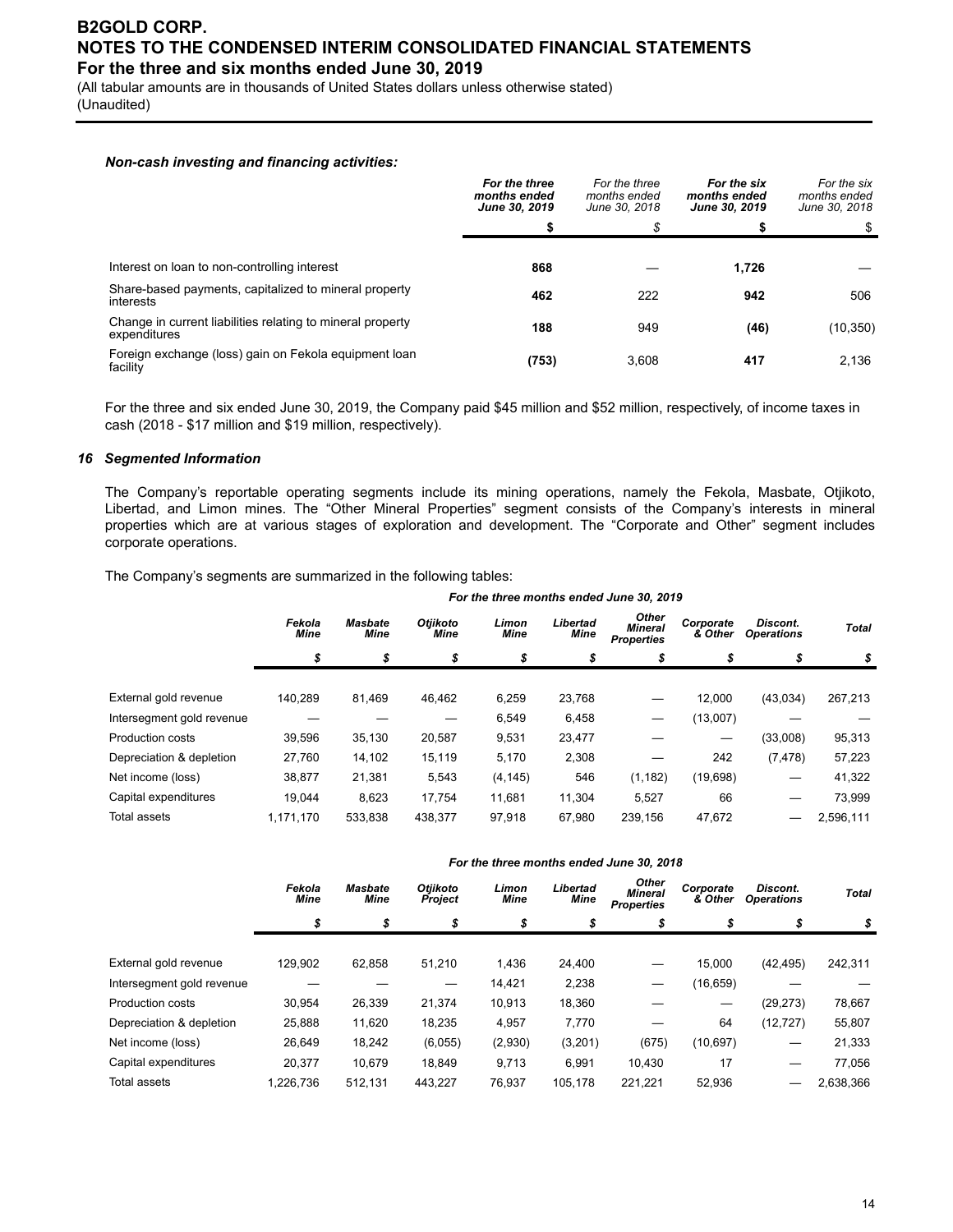(All tabular amounts are in thousands of United States dollars unless otherwise stated) (Unaudited)

|                           | For the six months ended June 30, 2019 |                               |                         |                      |                         |                                              |                      |                               |              |  |  |  |
|---------------------------|----------------------------------------|-------------------------------|-------------------------|----------------------|-------------------------|----------------------------------------------|----------------------|-------------------------------|--------------|--|--|--|
|                           | Fekola<br><b>Mine</b>                  | <b>Masbate</b><br><b>Mine</b> | <b>Otiikoto</b><br>Mine | Limon<br><b>Mine</b> | Libertad<br><b>Mine</b> | <b>Other</b><br>Mineral<br><b>Properties</b> | Corporate<br>& Other | Discont.<br><b>Operations</b> | <b>Total</b> |  |  |  |
|                           | \$                                     | \$                            | \$                      | \$                   | \$                      | \$                                           | \$                   | \$                            | \$           |  |  |  |
|                           |                                        |                               |                         |                      |                         |                                              |                      |                               |              |  |  |  |
| External gold revenue     | 291.774                                | 147.296                       | 95.066                  | 11,249               | 36,526                  |                                              | 30.000               | (80, 716)                     | 531,195      |  |  |  |
| Intersegment gold revenue |                                        |                               |                         | 16,532               | 16,409                  |                                              | (32, 941)            |                               |              |  |  |  |
| <b>Production costs</b>   | 85,624                                 | 62,647                        | 39.879                  | 20,833               | 45,840                  |                                              | —                    | (66, 673)                     | 188,150      |  |  |  |
| Depreciation & depletion  | 58,013                                 | 27.095                        | 32.504                  | 8,391                | 5,846                   |                                              | 479                  | (14,237)                      | 118,091      |  |  |  |
| Net income (loss)         | 71,477                                 | 37,122                        | 7,558                   | (6, 541)             | (5,733)                 | (1,692)                                      | (34, 346)            |                               | 67,845       |  |  |  |
| Capital expenditures      | 42.423                                 | 18,029                        | 25,367                  | 19,575               | 16.801                  | 10.084                                       | 217                  |                               | 132,496      |  |  |  |
| <b>Total assets</b>       | 1.171.170                              | 533.838                       | 438.377                 | 97.918               | 67.980                  | 239.156                                      | 47.672               |                               | 2.596.111    |  |  |  |

|                           |                       |                               |                               |              |         | For the six months ended June 30, 2018 |           |           |           |
|---------------------------|-----------------------|-------------------------------|-------------------------------|--------------|---------|----------------------------------------|-----------|-----------|-----------|
|                           | Fekola<br><b>Mine</b> | <b>Masbate</b><br><b>Mine</b> | Discont.<br><b>Operations</b> | <b>Total</b> |         |                                        |           |           |           |
|                           | \$                    | \$                            | \$                            | \$           | \$      | \$                                     | \$        | ድ         | \$        |
| External gold revenue     | 293.182               | 142.994                       | 108.245                       | 8.314        | 46,359  |                                        | 30.000    | (88, 624) | 540,470   |
| Intersegment gold revenue |                       |                               |                               | 28.835       | 5,116   |                                        | (33, 951) |           |           |
| Production costs          | 64,086                | 59,580                        | 44,868                        | 24,048       | 37,656  |                                        |           | (61, 704) | 168,534   |
| Depreciation & depletion  | 58.489                | 25,008                        | 35,753                        | 14,693       | 15,778  |                                        | 127       | (30, 471) | 119,377   |
| Net income (loss)         | 85.568                | 35,196                        | 5,431                         | (6, 194)     | (8,614) | (19, 293)                              | (13, 333) |           | 78,761    |
| Capital expenditures      | 43.449                | 23.614                        | 30.629                        | 17.001       | 12.773  | 20,557                                 | 48        |           | 148,071   |
| Total assets              | 1,226,736             | 512,131                       | 443,227                       | 76,937       | 105.178 | 221,221                                | 52,936    |           | 2,638,366 |
|                           |                       |                               |                               |              |         |                                        |           |           |           |

The Company's mining interests are located in the following geographical locations:

|                     | June 30, 2019 | December 31, 2018 |
|---------------------|---------------|-------------------|
|                     | \$            | \$                |
| Mining interests    |               |                   |
| Mali                | 1,044,940     | 1,051,327         |
| Philippines         | 430,205       | 433,488           |
| Namibia             | 342,581       | 345,417           |
| <b>Burkina Faso</b> | 102,289       | 98,867            |
| Colombia            | 84,110        | 82,308            |
| Finland             | 6,225         | 5,947             |
| Canada              | 2,552         | 680               |
| Nicaragua           |               | 87,576            |
| Other               | 3,327         | 1,565             |
|                     | 2,016,229     | 2,107,175         |

#### *17 Commitments*

As at June 30, 2019, the Company had the following commitments (in addition to those disclosed elsewhere in these financial statements):

- For payments at the Fekola Mine of \$6 million for mobile equipment, all of which is expected to be incurred in 2019, and \$15 million for the plant expansion, \$12 million of which is expected to be incurred in 2019 and \$3 million of which will be incurred in 2020.
- For payments of \$2 million for mobile equipment at the Masbate Mine, all of which is expected to be incurred in 2019.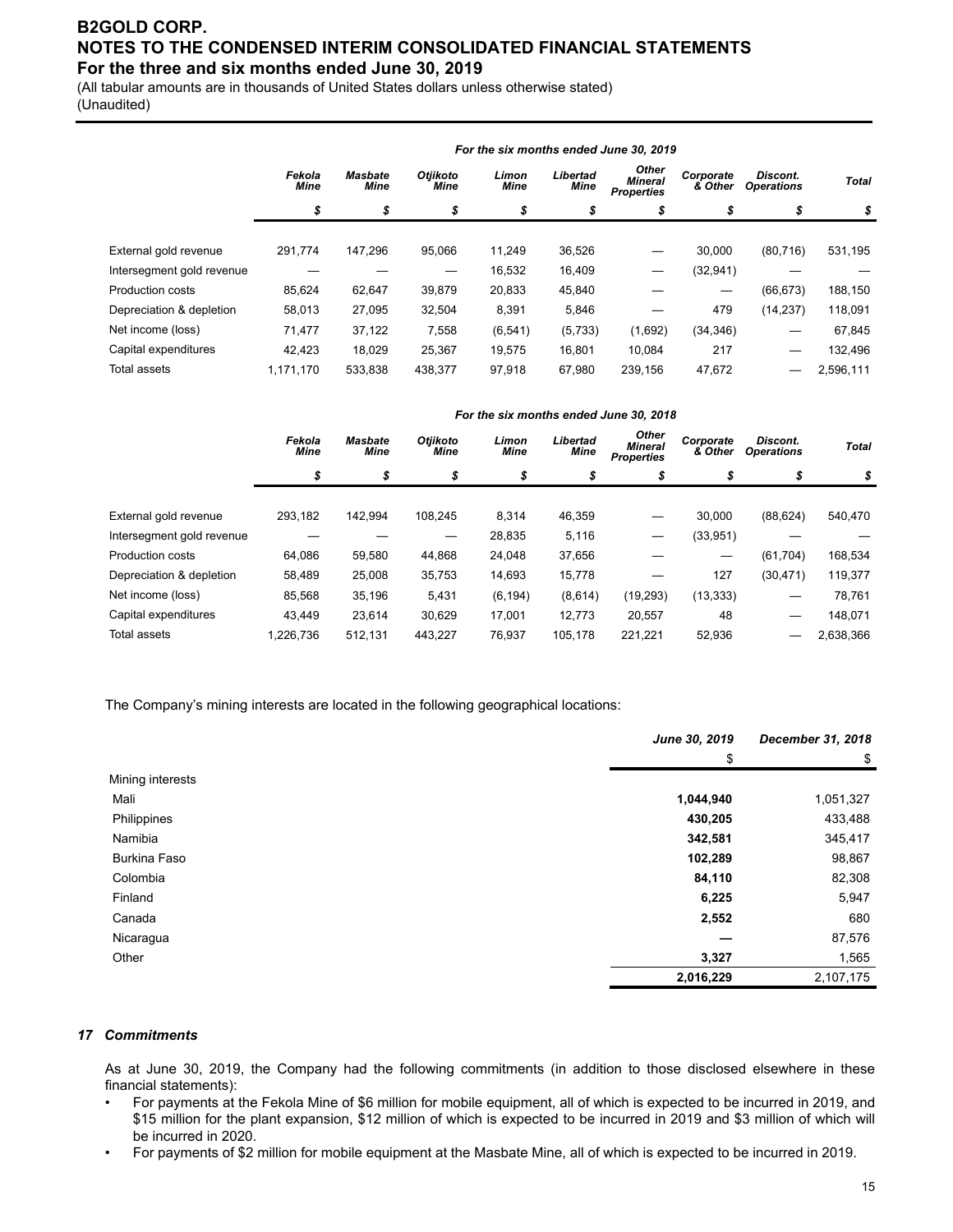### **B2GOLD CORP. MINING INTERESTS SCHEDULE (NOTE 18) For the six months ended June 30, 2019**

(All tabular amounts are in thousands of United States dollars) (Unaudited)

|                                                                       |                                    |                                 | Cost                      |                          |                                    | <b>Accumulated depreciation</b>    |                          |                           |         |                                    | Net carrying value |                                                  |
|-----------------------------------------------------------------------|------------------------------------|---------------------------------|---------------------------|--------------------------|------------------------------------|------------------------------------|--------------------------|---------------------------|---------|------------------------------------|--------------------|--------------------------------------------------|
|                                                                       | <b>Balance at</b><br>Dec. 31, 2018 | <b>Additions</b>                | Disposals /<br>write-offs | <b>Reclass</b>           | <b>Balance at</b><br>Jun. 30, 2019 | <b>Balance at</b><br>Dec. 31, 2018 | <b>Depreciation</b>      | Disposals /<br>write-offs | Reclass | <b>Balance at</b><br>Jun. 30, 2019 | <b>Balance at</b>  | <b>Balance at</b><br>Jun. 30, 2019 Dec. 31, 2018 |
|                                                                       | \$                                 | \$                              | \$                        | \$                       | \$                                 | \$                                 | \$                       | \$                        | \$      | \$                                 | \$                 | \$                                               |
| Property, plant and equipment (depletable)                            |                                    |                                 |                           |                          |                                    |                                    |                          |                           |         |                                    |                    |                                                  |
| Fekola                                                                | 1,168,491                          | 45,057                          | (186)                     | $\overline{\phantom{0}}$ | 1,213,362                          | (144, 335)                         | (52, 841)                | 170                       |         | (197,006)                          | 1,016,356          | 1,024,156                                        |
| Masbate                                                               | 681,509                            | 24,180                          | (3,233)                   |                          | 702,456                            | (248, 021)                         | (27, 411)                | 3,181                     |         | (272, 251)                         | 430,205            | 433,488                                          |
| Otjikoto                                                              | 575,127                            | 27,852                          | (647)                     |                          | 602,332                            | (238, 579)                         | (31, 537)                | 559                       |         | (269, 557)                         | 332,775            | 336,548                                          |
| Limon                                                                 | 217,263                            | 20,750                          | (50)                      | (237, 963)               | $\hspace{0.1mm}-\hspace{0.1mm}$    | (149, 541)                         | (10,608)                 | 45                        | 160,104 |                                    |                    | 67,722                                           |
| Libertad                                                              | 315,569                            | 17,315                          | $\overline{\phantom{m}}$  | (332, 884)               | $\overbrace{\phantom{12322111}}$   | (295, 715)                         | (5, 712)                 | $\overline{\phantom{0}}$  | 301,427 |                                    | -                  | 19,854                                           |
|                                                                       | 2,957,959                          | 135,154                         | (4, 116)                  | (570, 847)               | 2,518,150                          | (1,076,191)                        | (128, 109)               | 3,955                     | 461,531 | (738, 814)                         | 1,779,336          | 1,881,768                                        |
|                                                                       |                                    |                                 |                           |                          |                                    |                                    |                          |                           |         |                                    |                    |                                                  |
| Exploration & evaluation properties (non-depletable)                  |                                    |                                 |                           |                          |                                    |                                    |                          |                           |         |                                    |                    |                                                  |
| Kiaka                                                                 | 73,173                             | 2,143                           |                           | -                        | 75,316                             |                                    |                          |                           |         |                                    | 75,316             | 73,173                                           |
| Fekola Regional                                                       | 21,903                             | 1,410                           |                           |                          | 23,313                             |                                    |                          |                           |         |                                    | 23,313             | 21,903                                           |
| Toega                                                                 | 19,581                             | 1,113                           |                           |                          | 20,694                             |                                    |                          |                           |         |                                    | 20,694             | 19,581                                           |
| Mocoa Royalty                                                         | 10,230                             | $\hspace{0.1mm}-\hspace{0.1mm}$ |                           |                          | 10,230                             |                                    |                          |                           |         |                                    | 10,230             | 10,230                                           |
| Ondundu                                                               | 8,273                              | 737                             |                           |                          | 9,010                              |                                    |                          |                           |         | -                                  | 9,010              | 8,273                                            |
| Finland                                                               | 5,947                              | 278                             |                           |                          | 6,225                              |                                    |                          |                           |         |                                    | 6,225              | 5,947                                            |
| Other                                                                 | 13,542                             | 3,820                           | (1, 352)                  | (337)                    | 15,673                             |                                    |                          |                           |         | -                                  | 15,673             | 13,542                                           |
|                                                                       | 152.649                            | 9,501                           | (1, 352)                  | (337)                    | 160,461                            |                                    | $\overline{\phantom{0}}$ | $\overline{\phantom{0}}$  |         | $\qquad \qquad \longleftarrow$     | 160,461            | 152,649                                          |
| Corporate                                                             |                                    |                                 |                           |                          |                                    |                                    |                          |                           |         |                                    |                    |                                                  |
| Office, furniture &<br>equipment                                      | 2,518                              | 2,351                           |                           |                          | 4,869                              | (1,838)                            | (479)                    |                           |         | (2, 317)                           | 2,552              | 680                                              |
|                                                                       |                                    |                                 |                           |                          |                                    |                                    |                          |                           |         |                                    |                    |                                                  |
|                                                                       | 3,113,126                          | 147,006                         | (5,468)                   | (571, 184)               | 2,683,480                          | (1,078,029)                        | (128, 588)               | 3,955                     | 461,531 | (741, 131)                         | 1,942,349          | 2,035,097                                        |
| Investments in joint ventures (accounted for using the equity method) |                                    |                                 |                           |                          |                                    |                                    |                          |                           |         |                                    |                    |                                                  |
| Gramalote                                                             | 72,078                             | 1,802                           |                           |                          | 73,880                             |                                    | $\overline{\phantom{0}}$ |                           |         |                                    | 73,880             | 72,078                                           |
|                                                                       |                                    |                                 |                           |                          |                                    |                                    |                          |                           |         |                                    |                    |                                                  |
|                                                                       | 3,185,204                          | 148,808                         | (5, 468)                  | (571, 184)               | 2,757,360                          | (1,078,029)                        | (128, 588)               | 3,955                     | 461,531 | (741, 131)                         | 2,016,229          | 2,107,175                                        |